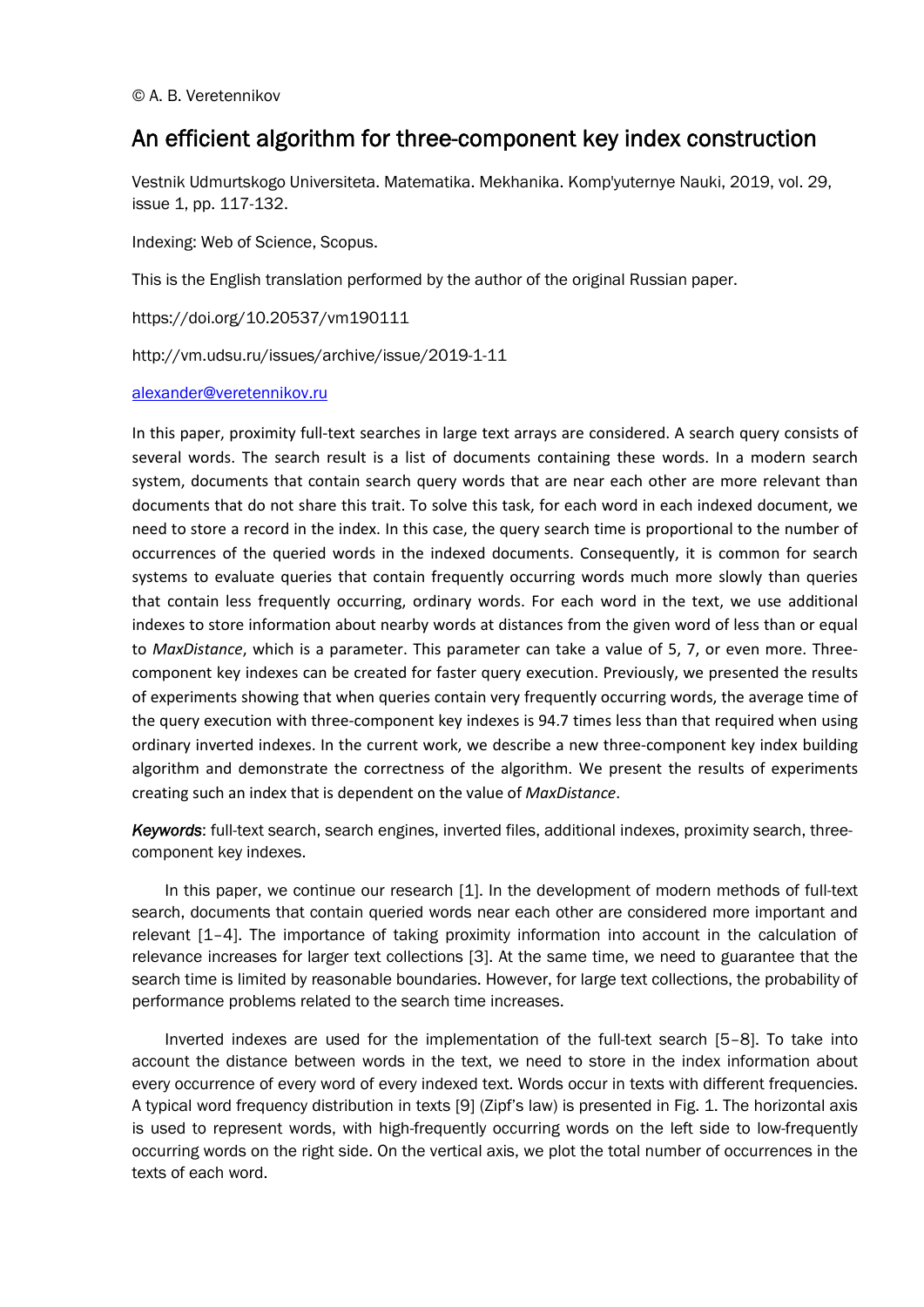The search time is proportional to the total number of occurrences of the queried words in the indexed texts. Therefore, queries that contain high-frequently occurring words can require significantly more time for evaluation (see Fig. 1, on the left side) than queries that consist of ordinary words (see Fig. 1, on the right side). According to [10], the search query, which we consider a "simple inquiry", should be evaluated within two seconds or less. Otherwise, the continuity of the thought of the user could be interrupted, and this interruption could negatively affect the performance of the user. When ordinary inverted files are used, queries that contain high-frequently occurring words often require much more time for evaluation. To solve this performance problem, the author uses additional indexes [1, 11, 12]. Advantages of the proposed approach and a discussion of other methods are presented in [1].



Fig. 1. A typical word frequency distribution

For every word of each document, we can consider a record with two fields (*ID*, *P*), where *ID* is the identifier of the document, for example, its ordinary number within the text collection, and *P* is the position of the word in the document, for example, the ordinary number of the word in the document. Such records are named *postings*. Let us consider two postings *A* and *B*. We define that *A* < *B* when one of the following conditions is met:

- 1) *A.ID < B.ID* or
- 2) *A.ID = B.ID* and *A.P < B.P*.

Among the performance improvement methods, the following methods can be considered:

- 1) Early-termination methods [13, 14] are based on a special sorting of the postings in the index, in order of decreasing the relevance of the posting. At some point in the reading of the posting list, we can decide that the relevance of the current posting is lower than some threshold value, and therefore, the remaining postings can be skipped. It is difficult to integrate the usage of the proximity information into such methods. We always may have some document that contains the queried words near each other, but the same document can also be estimated as a low-relevant document by all other relevance metrics. When we sort the posting list in the index for the specific key, e.g., a word, we cannot take into account all variants of occurrence of all other words near the selected word. See more detailed comments for [2] in [1].
- 2) Additional indexes methods. In [15], some phrase indexes are presented, but such methods cannot be applied to proximity full-text searches. For this reason, the author proposed the method [1] that allows the solution of the proximity full-text search task.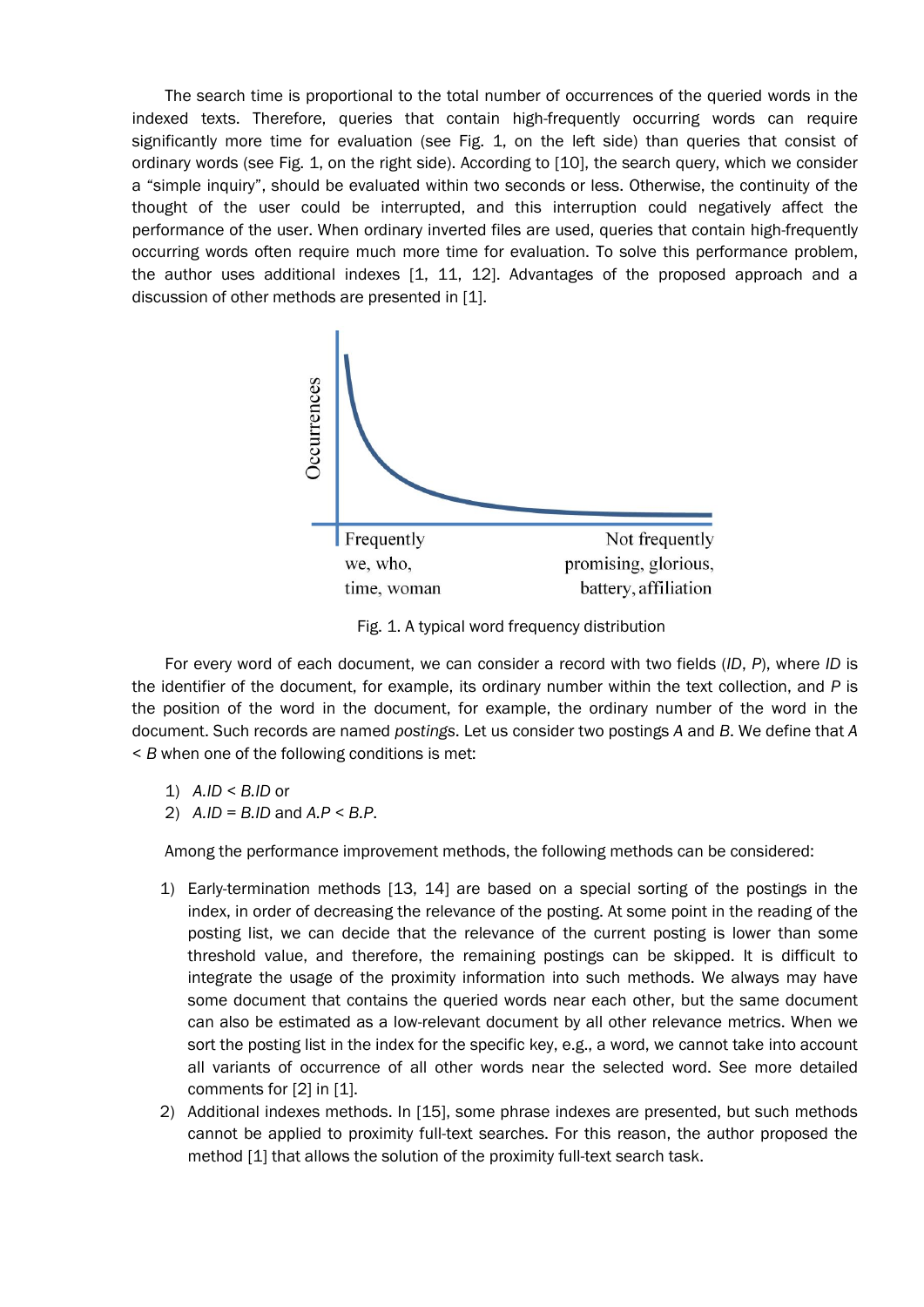# § 1. Lemmatization

We use a morphological analyser. The analyser provides a list of basic forms for every word. The basic forms are also named lemmas, and the process of obtaining the list of lemmas for a word is lemmatization. Let *FL*-list be the list of all lemmas. The *FL*-list is ordered in accordance with the occurrence frequencies of lemmas in decreasing order. The three types of lemmas are defined in [11] based on the occurrence frequency of a specific lemma.

Stop lemmas are high-frequently used lemmas, such as: we, who, and time.

Frequently used lemmas often occur in texts and always have a meaning. Examples include book, red.

Ordinary lemmas are all other lemmas, such as promising, glorious, battery, and affiliation.

To divide the set of all lemmas into these three classes, we use the parameters *WsCount* and *FuCount*. In [1], we used *WsCount =* 700 *and FuCount =* 2100*.*

Let the first *WsCount* elements of the *FL*-list be stop lemmas. Let the following *FuCount* elements of the *FL*-list be frequently used lemmas. Let all remaining lemmas be ordinary lemmas.

In some search engines, stop lemmas can be excluded from the search and the index and, therefore, can be ignored in the search. However, it is stated in [1, 15] that a stop lemma can have a specific meaning in the context of a specific search query in some cases. Therefore, stop lemmas cannot be excluded from consideration, and examples are provided. In our approach, we consider all lemmas.

Let us note that the value of the parameter *WsCount =* 700 is relatively large, and in our definition, stop lemmas can be those that would very rarely be considered stop lemmas in other approaches, such as "time" and "work". In our definition, stop lemmas are those that occur very frequently in texts, and queries that contain such lemmas need a large amount of time for evaluation by means of ordinary indexes.

For *WsCount*, we need to select a value such that, on one hand, all queries that do not contain any stop lemma should be evaluated within the desired time boundaries; on the other hand, the index should be created within acceptable time boundaries. For example, consider the following query: "users need to search". With the numbers in the *FL-*list, we have: user: 307, need: 326, to: 10, search: 70. In the environment that was used in [1], this query can be evaluated within 0.016 sec., when additional indexes are used, and within 70.7 sec., when ordinary inverted indexes are used. The TREC GOV2 text collection was used for this short experiment, and additional indexes were created using *MaxDistance* = 5, *WsCount* = 500, dictionary language – English only. Consider the following query that consists of less frequently occurring lemmas: "sun train manual". With the numbers in the *FL*-list, we have: sun: 635, train: 513, manual: 1296. The latter query can be evaluated by means of additional indexes within 0.004 sec and by means of ordinary inverted indexes within 3 sec. This means that the value of *WsCount* ≈ 500 or 600 can be interpreted as a boundary. Consider a query that consists of lemmas, whose numbers in the *FL*-list are greater than the specified *WsCount.* Such a query can be evaluated within several seconds if ordinary inverted indexes are employed*.*

*Translation note: the example in the Russian version of the paper is different because it cannot be translated directly.*

In [1], a search methodology is presented that consists of the following points: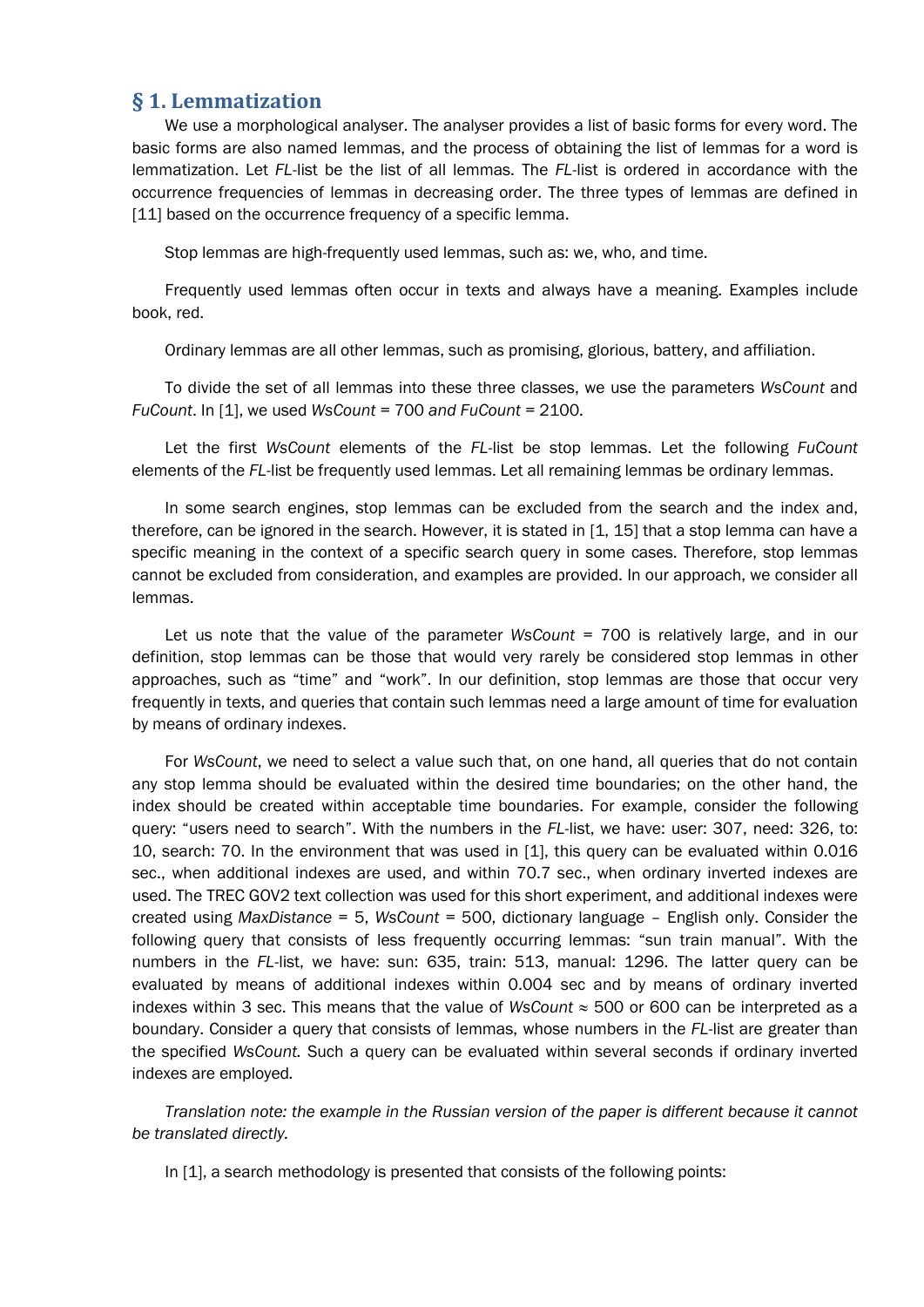- 1) We divide all lemmas into a specific list of classes based on the occurrence frequency of a lemma: stop lemmas, frequently used lemmas and ordinary lemmas.
- 2) We use three-component key indexes for the evaluation of queries that consist of only stop lemmas (this is the most complicated case from a performance point of view).
- 3) We use two-component key indexes for the evaluation of queries that contain a frequently used lemma.
- 4) We include additional information in the content of posting in one-component key indexes. These indexes are created for frequently used and ordinary lemmas. This information is used for the evaluation of queries that contain a stop lemma and contain a lemma of some other type.

In the current work, we consider the constriction process of three-component key indexes. These indexes solve the subtask of the evaluation of queries that consist only of stop lemmas (the second point of the methodology). Other cases are considered in [11, 12]. We considered the search algorithms in [1]. In the current paper, we consider how the index is built.

# § 2. The algorithm of index construction

### Three-component key index

The extended stop lemma index or three-component key index [1] contains the list of occurrences of the stop lemma *f* for which stop lemmas *s* and *t* both occur in the text at distances that are less than or equal to the *MaxDistance* from *f*. The values of *f*, *s* and *t* are the ordinal numbers of the corresponding lemmas in the *FL*-list. *MaxDistance* is the parameter with example values of 5, 7 or 9.

If the extended (*f*, *s*, *t*) index is constructed, then we can easily produce from this index the indexes (*s*, *t*, *f*), (*t*, *f*, *s*) and indexes with other permutations of *f*, *s* and *t*. Therefore, we build the (*f*, *s*, *t*) index only for the case when  $f \leq s \leq t$ .

We use multiple execution threads. We create several index files to distribute the construction process over these execution threads. We create an index file for some subset of all threecomponent key (*f*, *s*, *t*) indexes, and this index file contains the data for the specified threecomponent key indexes.

The example of the division of the set of all (*f*, *s*, *t*) indexes into several subsets is considered in [16].

The index file is defined by a range of the values of the first component of three-component keys. Moreover, we divide the subset of keys of a specific index file into groups. The group is defined by a range of the values of the second component of three-component keys. This subdivision into groups is performed to optimize the cache usage in the indexing process. Let us consider the following example from [16].

### Example of index file configurations

Example 1. Let *WsCount* be 150. We produce the following index file configuration:

0:  $[0, 4] \rightarrow [0, 54]$   $[55, 149]$ ;

1: [5, 15] → [5, 32] [33, 60] [61, 104] [105, 149];

2: [16, 52] → [16, 37] [38, 47] [48, 56] [57, 66] [67, 77] [78, 90] [91, 107] [108, 143] [144, 149];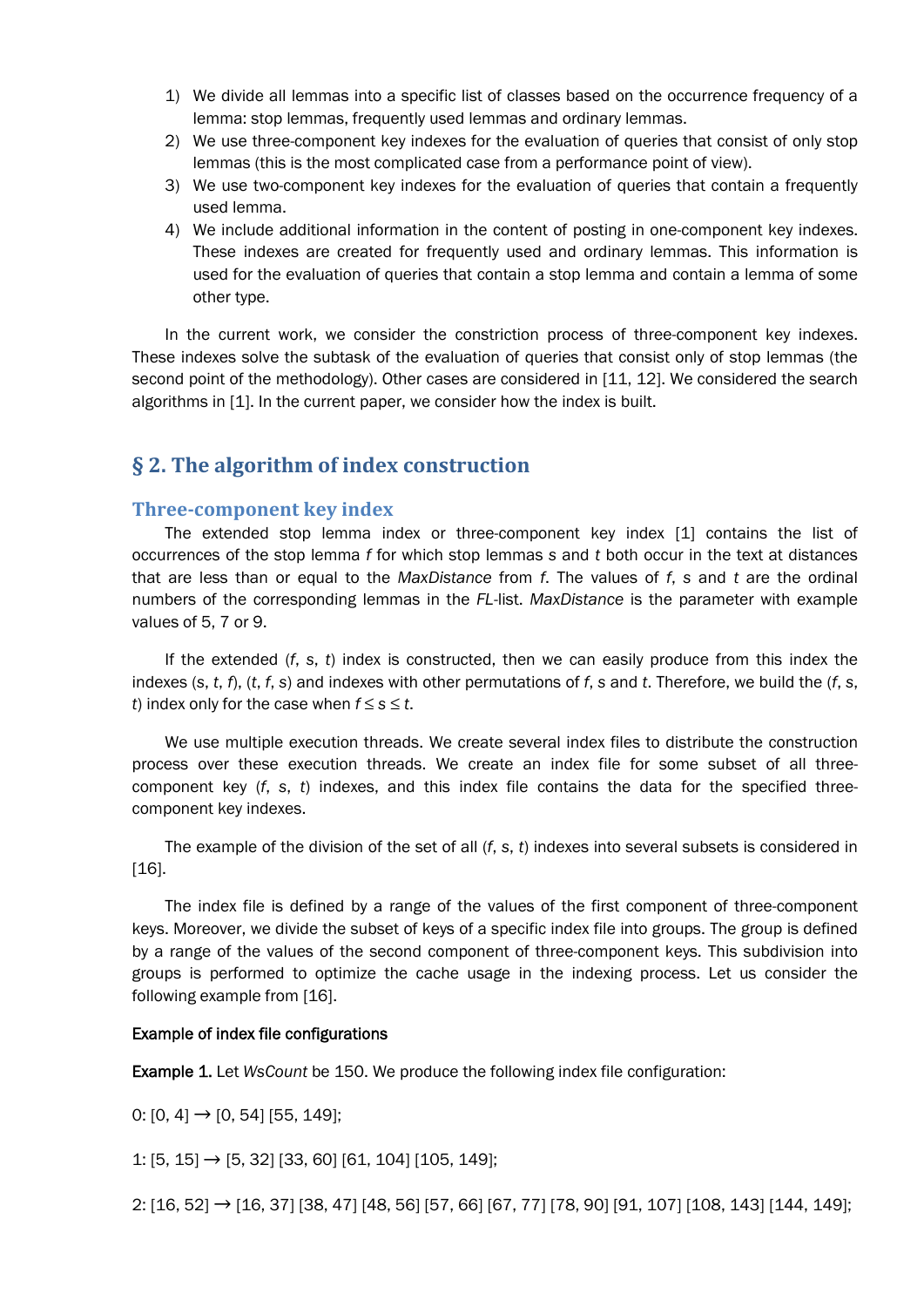3: [53, 149] → [53, 80] [81, 94] [95, 107] [108, 121] [122, 149].

We have four index files. In the first index file, the range for the first component of keys is [0, 4], in the second [5, 15], in the third [16, 52], and in the fourth [53, 149]. For every index file, we enumerate its groups. Each group is defined by the range of values of the second component of keys. For example, in the index file 0 that is defined by the range [0, 4], the first group is [0, 54] and contains the following keys:

(0, x, y):  $0 \le x \le 54$ ,  $x \le y$ ;

 $(1, x, y)$ :  $1 \le x \le 54$ ,  $x \le y$ ;

. . .

 $(4, x, y)$ :  $4 \le x \le 54$ ,  $x \le y$ .

The data for the keys (5, x, y) are placed into index file 1.

#### Construction of the indexes

We use the approach of easily updatable indexes [17]. This approach allows the addition of new data in the index file in several iterations. At each iteration, data of some subset of documents are added into the index. Therefore, the indexing process is the loop in which we repeat the following twostage process:

- 1) Read the subset of source documents in sequence one by one. The postings that we read are stored in the RAM in array *D*.
- 2) Write data from *D* into the indexes.

### Stage 1. Reading of the documents

In the first stage, we read the subset of documents. A document is a sequence of words. For each word, we apply the morphological analyser and produce the list of lemmas *Forms* of the word. For each stop lemma *x* in *Forms,* we produce the record (*ID*, *P*, *FL*(*x*)). In this record, *ID* is the identifier of the document, *P* is the position of the lemma *x* in the document, *FL*(*x*) is the *FL*-number of the lemma *x*, i.e., the ordinal number of x in the *FL*-list. In addition, *Forms* are processed for the construction of indexes of other kinds.

Please note that the (*ID*, *P*, *FL*(*x*)) record requires approximately 3 bytes when it is stored in *D*.

The records that we produced are stored in *D* in RAM. The size of array *D* is limited. When the size of *D* exceeds the limit, we complete Stage 1. If all documents are processed, then we also complete Stage 1.

### Stage 2. Writing the data from *D* into the indexes

Source data: D is the array of records (*ID*, *P*, *Lem*). In this array, *ID* is the identifier of the document, *P* is the position of the lemma *Lem* in the document (ordinal number of the word), *Lem* is the *FL*-number of the lemma. Array *D* is ordered in increasing order of (*ID*, *P*).

For every index file, we start a new execution thread. We limit the number of simultaneously running threads. Let us consider the following example. We limit the number of simultaneously running threads by the number 4, but we have 7 index files. At the start of Stage 1, we create 4 new execution threads for the first four index files. The  $5<sup>th</sup>$  thread will be started only when one of the previously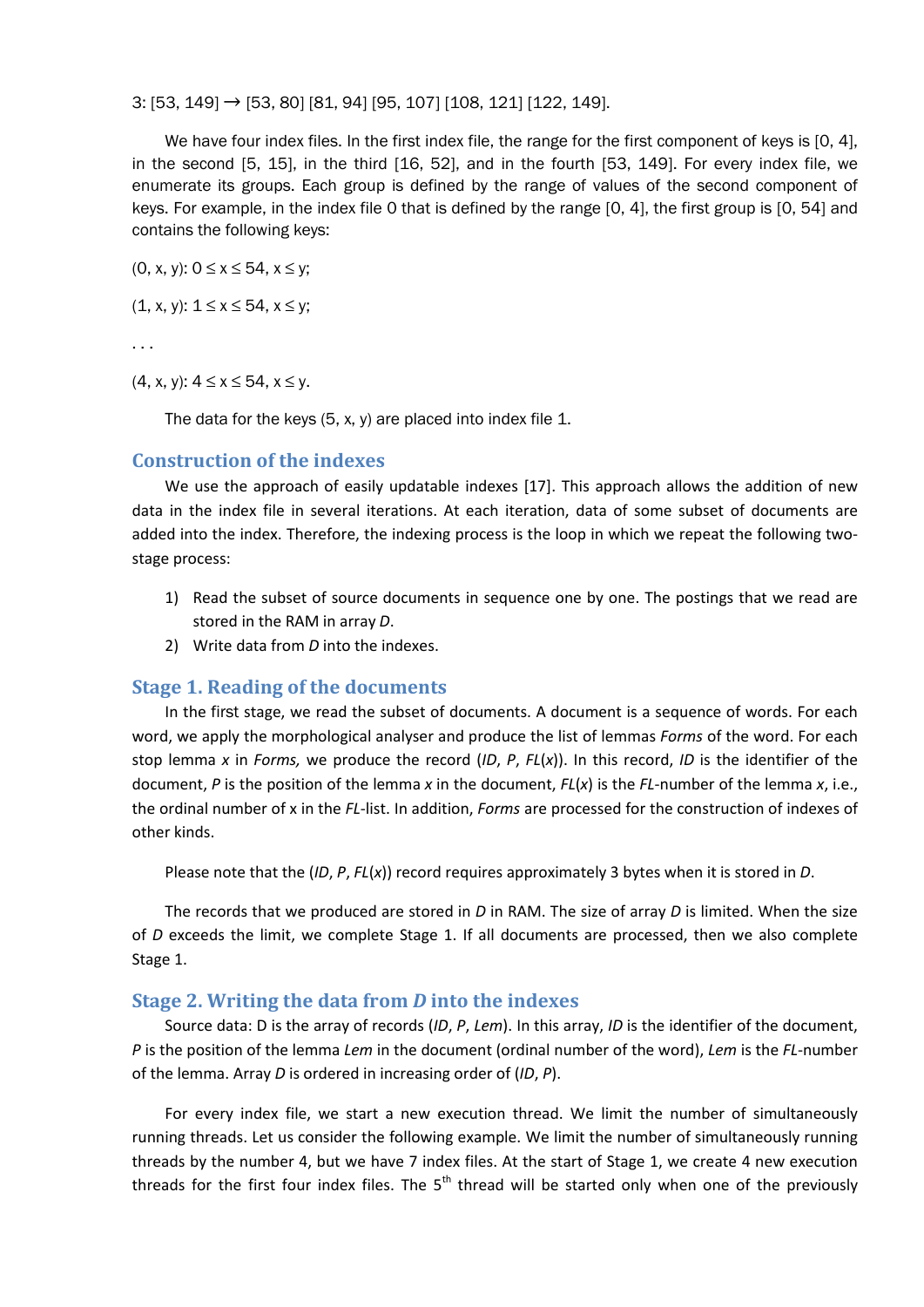started threads is completed. We designate by Stage 2.1 all work that has been performed in one of the execution threads.

In each execution thread, we organize a loop over the groups of the index file. At each iteration of the loop, we write into the index file the data for the keys (*f*, *s*, *t*), such as the following:

- 1) *f* is included in the range of values of the first component of keys that is defined for the index file;
- 2) *s* is included in the range of values of the second component of keys that is defined for the group that is in process;
- 3) *f* ≤ *s* ≤ *t*.

The actions that are needed to process one group of keys are designated Stage 2.1.1. We show the process of indexing for Example 1 in Fig. 2, with the assumption that all execution threads are started simultaneously.



Fig. 2. The two-stage indexing process for Example 1.

# Stage 2.1.1. Processing a group of keys

We read records from array *D* in sequence, one by one. Let us consider three records from *D* that correspond with lemmas *f*, *s* and *t*. We construct a posting for these records if the following conditions are met:

Condition 1. Conditions for constructing a posting.

- 1)  $f \leq s \leq t$ ;
- 2) (*f*, *s*, *t*) is included in the subset of keys of the current index file, that is, *f* is included in the range of values of the first component of keys that is defined for the index file;
- 3) *s* is included in the range of values of the second component of keys that is defined for the current group;
- 4) Let us consider the distance between *f* and *s* and the distance between *f* and *t*; the absolute values of these distances must both be less than or equal to *MaxDistance*.

# An algorithm of postings construction and index construction for a group of keys

The main idea of the algorithm is as follows. We iterate over array *D*. For each record (*ID*, *P*) of lemma *f*, we check for the existence nearby of two other lemmas *s* and *t* (i.e., both *s* and *t* should be at distances that are less than or equal to *MaxDistance* from *f*).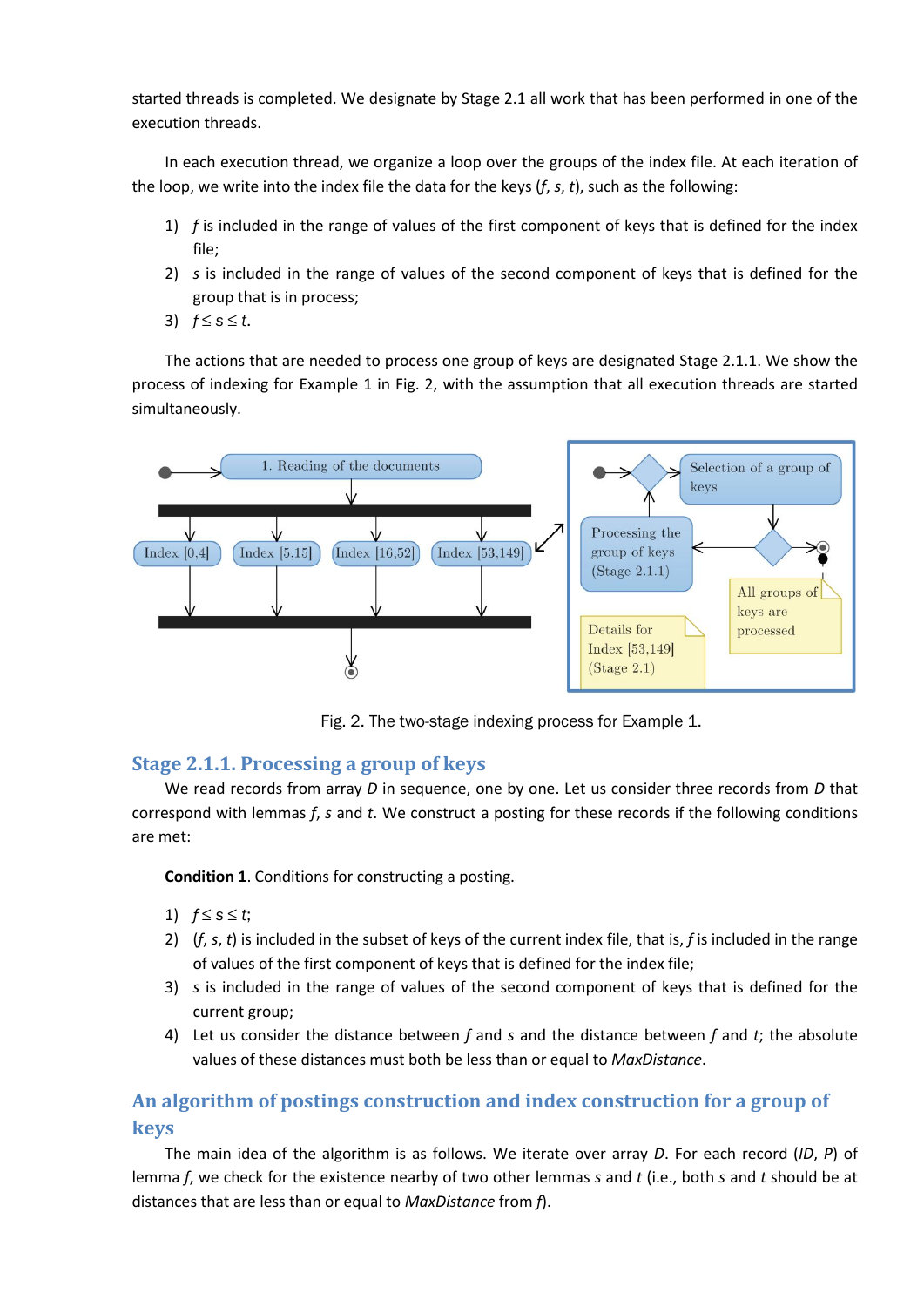If we found two such lemmas near *f* and (*f*, *s*, *t*) satisfies Condition 1, then we construct posting (*ID*, *P*, *D1*, *D2*), where *D1* is the distance between *f* and *s* and *D2* is the distance between *f* and *t*. Then, we write the posting into the index file for the key (*f*, *s*, *t*).

Let [*IndexS*, *IndexE*] be the range of acceptable values of the first component of keys that is defined for the current index file.

Let [*GroupS*, *GroupE*] be the range of acceptable values of the second component of keys that is defined for the current group.

We use queues. The queue is the data structure that is the singly linked list. The queue also contains two pointers: the start of the queue and the end of the queue. The queue supports the following operations:

- 1) Add the element to the end of the queue.
- 2) Remove the element from the start of the queue (the first element).
- 3) Iterate over elements of the queue from the first element to the last element (from the start to the end). Each element of the queue contains a pointer to the next element; for the last element, this pointer has the value NULL.

# § 3. Simplified algorithm for Stage 2.1.1

Let us create a queue *QueueT*.

In the loop, for every record of *D*, we place this record at the end of *QueueT*.

Let *QueueT*.*Start* be the start of *QueueT*.

Let *QueueT*.*End* be the end of *QueueT*.

For every element of the queue, we have a *Processed* flag with an initial value of 0. We set the initial value of the flag when the element is placed into the queue.

Just before the new element (*ID*, *P*, *Lem*) is placed into the queue, we perform the following validation.

Let us consider the following condition: (*P* − *QueueT*.*Start*.*P* ) > *MaxDistance* × 2.

While the aforementioned condition is met, we perform the "Extract the first element from the queue" procedure.

The UML diagram of the simplified algorithm for Stage 2.1.1 is presented in Fig. 3.

In steps 2 and 5, queue flushing is performed.

Queue flushing is the process of executing the "Extract the first element from the queue" procedure in the loop until the queue is empty. The queue flushing process is presented in Fig. 4.

Queue flushing is performed in one of the following cases:

- 1) We move to another document in the process of reading records from *D*.
- 2) Stage 2.1.1 is completed.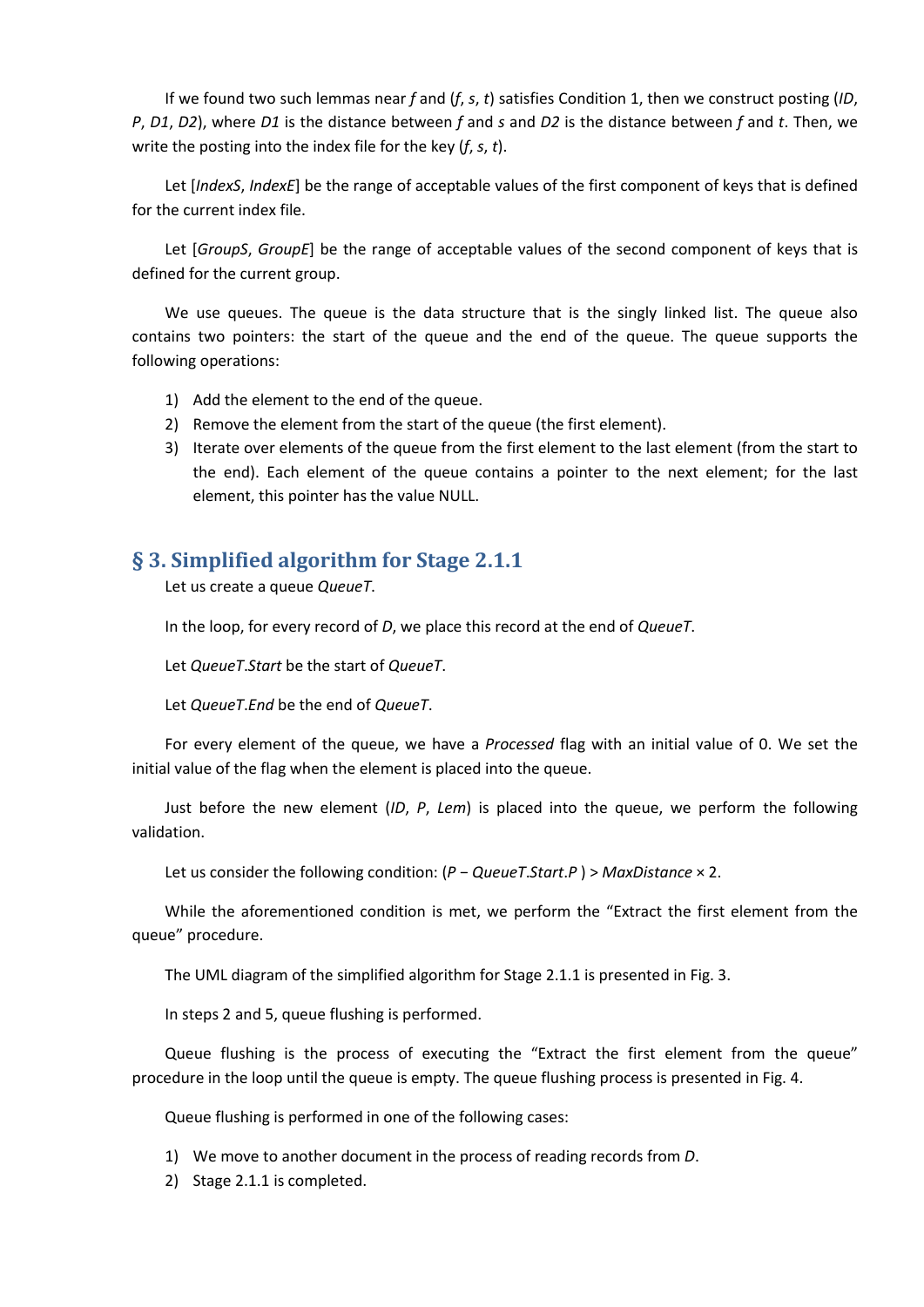In the UML diagram, we use decision split nodes. Decision split nodes have two forward paths. Each path has a target node. We mark one of these target nodes by a comment. This comment designates the conditions for the corresponding path. If the designated conditions are not met, then another path is selected.





Fig. 4. Queue flushing; see steps 2 and 5 in Fig. 3.

# "Extract the first element from the queue" procedure

In this procedure, we form and write postings to the indexes (steps 1, 2, 3, 4 in Fig. 5). To form a posting, we need to select three elements *F*, *S*, and *T* from the *QueueT* queue. These elements are needed to define three components of (*f*, *s*, *t*) key for the posting, accordingly.

Condition 2. Conditions for the selection of the *F* element. This element corresponds to the first component of the key.

*F*.*P* ≤ *QueueT*.*Start*.*P* + *MaxDistance*, *F*.*Processed* = 0, *IndexS* ≤ *F*.*Lem* ≤ *IndexE*.

Condition 3. Conditions for the selection of the *S* element. This element corresponds to the second component of the key.

|*F*.*P* − *S*.*P*| ≤ *MaxDistance*, *F*.*Lem* ≤ *S*.*Lem*, *S*.*P* ≠ *F*.*P*, *GroupS* ≤ *S*.*Lem* ≤ *GroupE*.

Condition 4. Conditions for the selection of the *T* element. This element corresponds to the third component of the key.

|*F*.*P* − *T*.*P*| ≤ *MaxDistance*, *S*.*Lem* ≤ *T*.*Lem*, *T*.*P* ≠ *F*.*P*, *T*.*P* ≠ *S*.*P*.

Let us organize a three-layered loop.

We iterate over all possible elements *F* that satisfy Condition 2.

For the fixed *F*, we iterate in the inner loop over all possible elements *S* that satisfy Condition 3.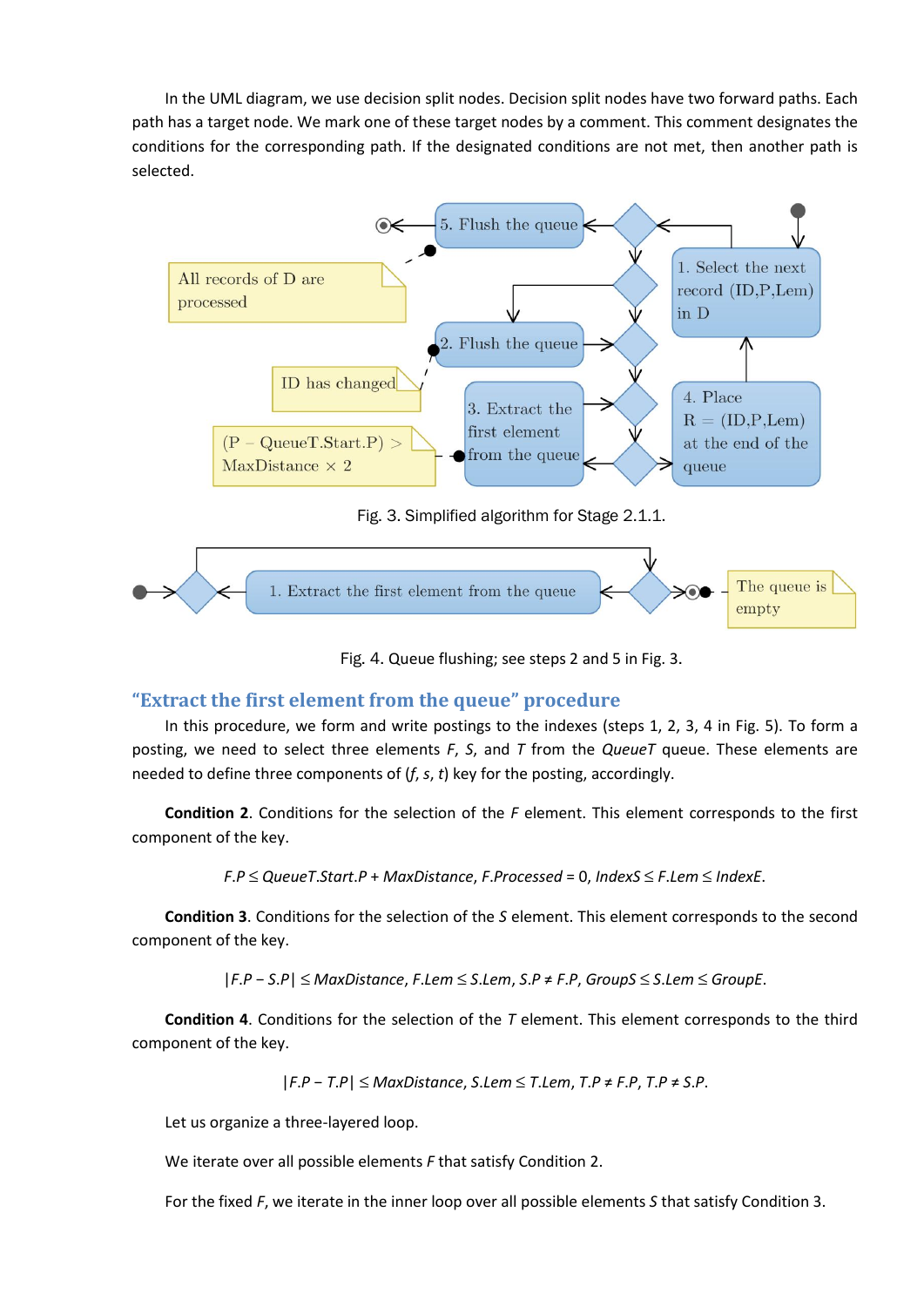For the fixed *F* and *S*, we iterate in the second inner loop over all possible elements *T* that satisfy Condition 4.

For the selected three elements *F*, *S*, and *T*, we form the key (*F*.*Lem*, *S*.*Lem*, *T*.*Lem*).

Then, we form the posting (*F*.*ID*, *F*.*P*, *S*.*P* − *F*.*P*, *T*.*P* − *F*.*P*).

Then, we write the posting into the index with the formed key.

The distances between components of the key are included in the posting.

The distances are stored with the sign; therefore, we can determine for both *S*.*Lem* and *T*.*Lem* after or before *F*.*Lem* these lemmas presented in the text.

We also set *F*.*Processed* = 1.

When the three-layered loop is completed, we remove the first element from the queue.

The procedure is presented in Fig. 5.



Fig. 5. The "Extract the first element from the queue" procedure for the simplified algorithm. See step 3 in Fig. 3 and step 1 in Fig. 4.



Fig. 6. The "Extract the first element from the queue" procedure for the simplified algorithm; Step 2 in Fig. 5.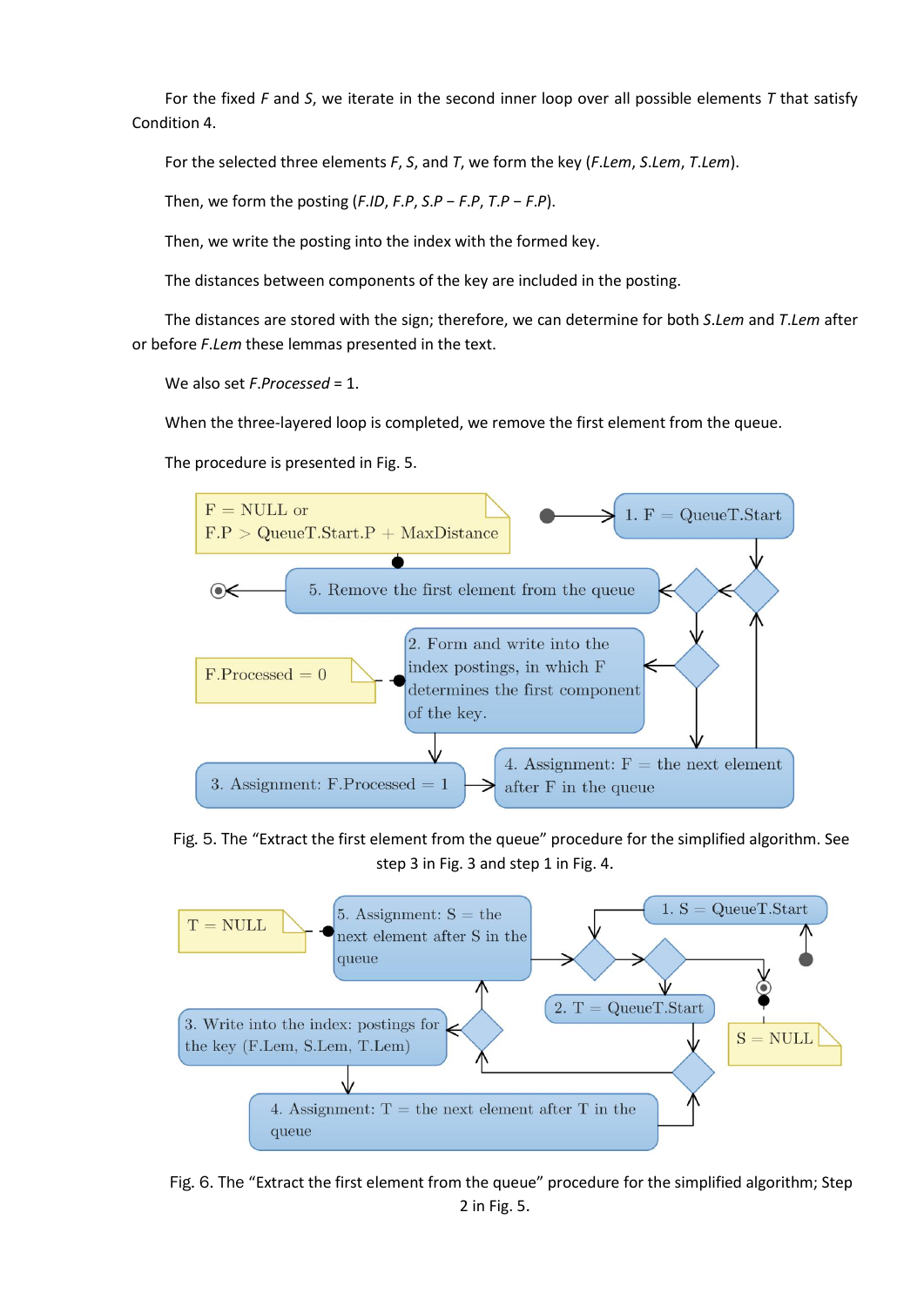# Transition to another document

Only elements with the same value of *ID* should exist in the queue. If in the sequential process of reading *D*, we encounter a record with a different *ID* than all elements of the queue have, we perform the queue flushing. In the queue flushing process, we execute "Extract the first element from the queue" procedure until the queue is not empty. This process is presented in Fig. 4.

After queue flushing, the new element with the new document *ID* is placed in the queue.

# § 4. The optimized algorithm for Stage 2.1.1

We create three queues: *QueueF*, *QueueS*, and *QueueT*. We read records from array *D* in sequence, one by one. The records in *D* are sorted in increased order of (*ID*, *P*).

Let the current record be *R* = (*ID*, *P*, *Lem*).

The purpose of the *QueueF* queue is to store such records *R* that can be used for the first component of the (*f*, *s*, *t*) key.

The purpose of the *QueueS* queue is to store such records *R* that can be used for the second component of the (*f*, *s*, *t*) key.

The purpose of the *QueueT* queue is to store such records *R* that can be used for the third component of the (*f*, *s*, *t*) key.

We skip record *R* if all of the following conditions are met:

- 1) *R*.*Lem* is not included in the [*IndexS*, *IndexE*] range.
- 2) *R*.*Lem* is not included in the [*GroupS*, *GroupE*] range.
- 3) *R*.*Lem* < *GroupS*.

If the aforementioned conditions 1) and 2) are met, then *R*.*Lem* can only be used as the third component of the key. However, *R*.*Lem* must be greater or equal to *GroupS,* to be used as the third component of the key.

Otherwise, if the aforementioned conditions are not met for *R*, we perform the following actions.

- 1) If *R*.*Lem* is included in the [*IndexS*, *IndexE*] range; then, we place *R* at the end of *QueueF*.
- 2) If *R*.*Lem* is included in the [*GroupS*, *GroupE*] range; then, we place *R* at the end of *QueueS*.
- 3) We place *R* at the end of *QueueT.*

The same record *R* can be placed in several queues.

For every queue, when a new element is placed into the queue, the new element is always greater than or equal to the last element of the queue (in regard to (*ID*,*P*)'s rules of comparison).

In every queue, all elements have the same value of *ID*.

Let *QueueT*.*Start* be the first element of *QueueT*. Let *QueueT*.*End* be the last element of *QueueT* (i.e., the last element that was added into the queue).

The following invariant should be preserved:

```
(QueueT.End.P − QueueT.Start.P) ≤ MaxDistance × 2.
```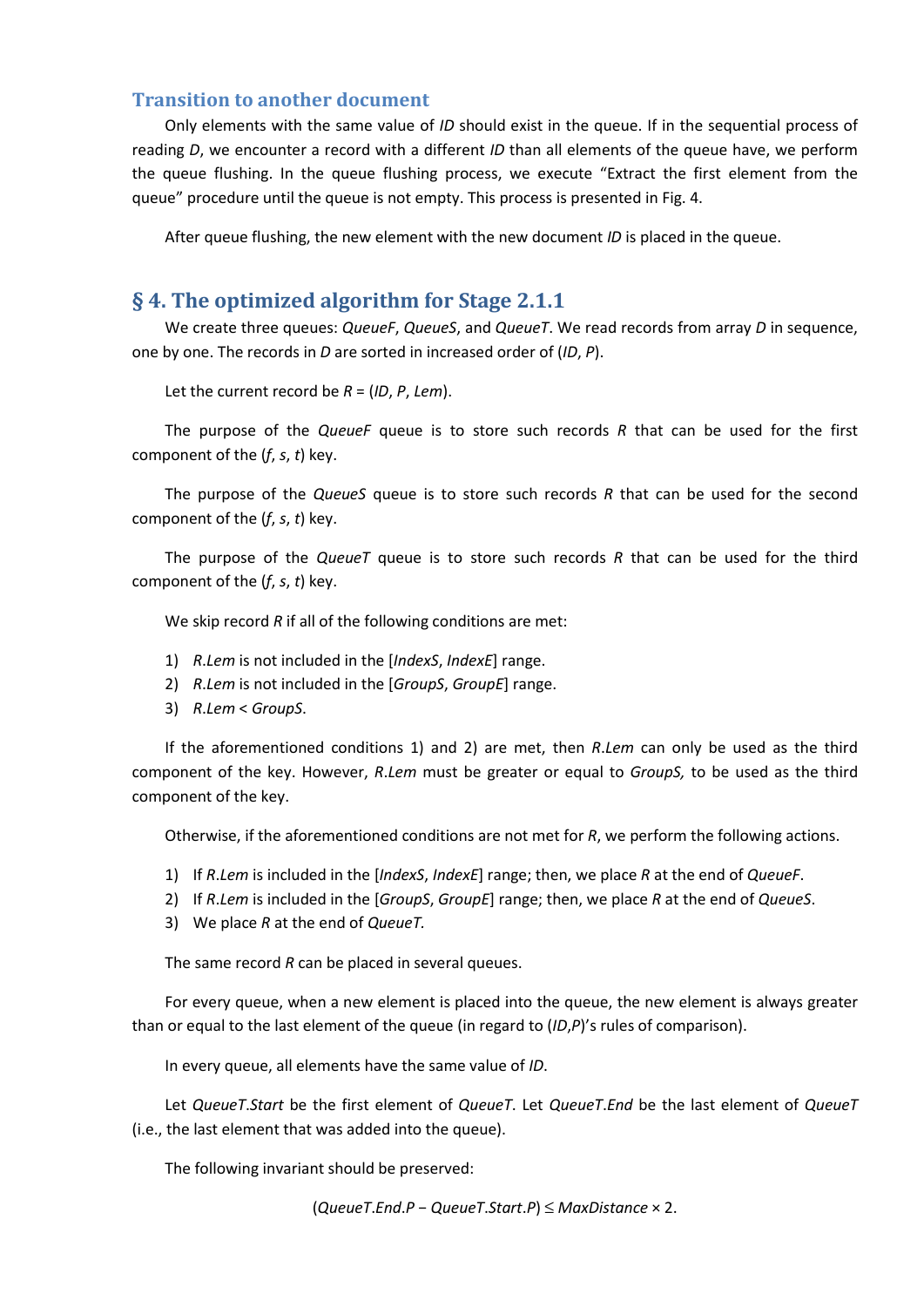Just before a new element (*ID*, *P*, *Lem*) is added into the queues, we validate the invariant.

We perform the "Extract the first element from the queue" procedure, while the following condition is met:

(*P* − *QueueT*.*Start*.*P*) > *MaxDistance* × 2.

### "Extract the first element from the queue" procedure

As a result of this procedure, the first element will be removed from *QueueT.* The first element of the *QueueT* is the minimal element in the *QueueT*. This element will also be removed from *QueueS*, *QueueF*, if possible, i.e., this element exists in some of these queues.

In addition, for each element *F* in *QueueF* with the following condition:

*F*.*P* ≤ *QueueT*.*Start*.*P* + *MaxDistance*,

the following actions will be performed:

- 1) All postings with the form (*ID*, *F*.*P*, *X*, *Y*) will be written into the indexes for the keys, where *F*.*Lem* define the first component of the key (here *X* and *Y* are some distance values that are defined by some other lemmas that are located near *F*.*P* in the text).
- 2) *F* will be removed from the *QueueF* queue.

At the start of the procedure, the *QueueT* queue consists of all possible records from *D* with form (*ID*, *P*, *Lem*) that satisfy the following condition:

*QueueT*.*Start*.*P* ≤ *P* ≤ *QueueT*.*Start*.*P* + *MaxDistance*× 2.

Let us consider the element *F* from the *QueueF* queue that satisfies the following conditions:

Condition 5. Conditions for the selection of the *F* element. This element corresponds to the first component of the key.

1) *F*.*P* ≤ *QueueT*.*Start*.*P* + *MaxDistance*.

This element will be used for the first component of the key. Element *F* corresponds to an occurrence of a lemma *f* in a text. Lemma *f* will be used for the first component of the (*f*, *s*, *t*) key.

Then, we need to select an element *S* from *QueueS* that will be used to define the second component of the key. This element corresponds to an occurrence of some lemma *s* in texts. Lemma *s* will be used for the second component of the (*f*, *s*, *t*) key.

Let us consider the element *S* from the *QueueS* queue that satisfies the following conditions:

Condition 6. Conditions for the selection of the *S* element. This element corresponds to the second component of the key.

- 1) *S.P ≠ F.P* (different components of the key should correspond to different words with different positions).
- 2) *S*.*P* ≤ *F*.*P* + *MaxDistance*.
- 3) S.*Lem*  $\geq$  *F.Lem* (the condition  $f \leq s \leq t$  should be satisfied for the  $(f, s, t)$  key).

Then, we need to select an element *T* from the *QueueT* that will be used to define the third component of the key. This element corresponds to an occurrence of some lemma *t* in texts. Lemma *t* will be used for the third component of the (*f*, *s*, *t*) key.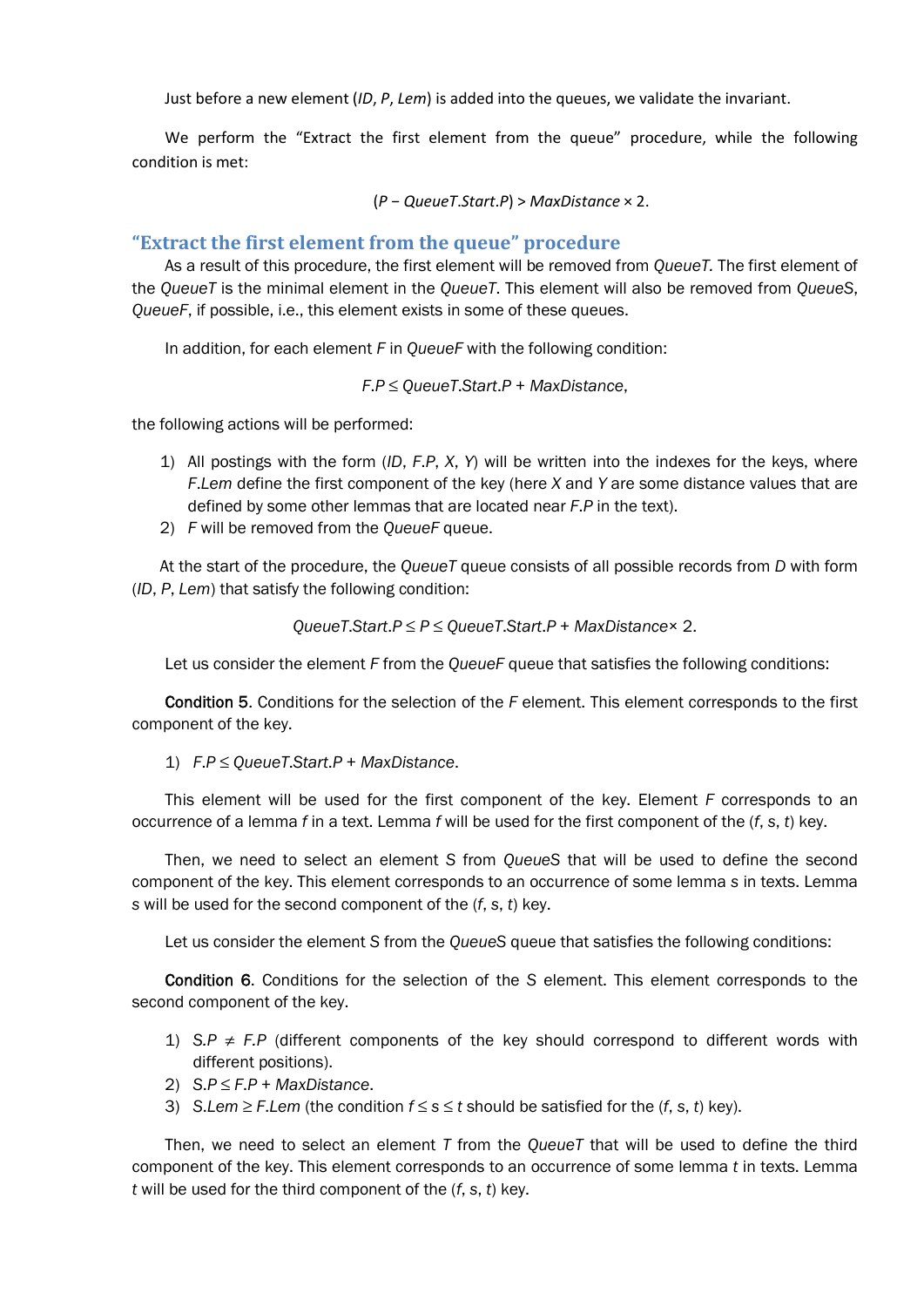Let us consider the element *T* from *QueueT* that satisfies the following conditions:

Condition 7. Conditions for the selection of the *T* element. This element corresponds to the third component of the key.

- 1)  $T.P \neq F.P$ ,  $T.P \neq S.P$ .
- 2) *T*.*P* ≤ *F*.*P* + *MaxDistance*.
- 3) *T*.*Lem* ≥ *S*.*Lem*, *T*.*Lem* ≥ *F*.*Lem*.
- 4) *T*.*Lem* > *S*.*Lem* or ((*T*.*Lem* = *S*.*Lem*) and (*T*.*P* > *S*.*P*)).

For every element *F* of *QueueF*, for every element *S* of *QueueS*, for every element *T* of *QueueT*, which elements satisfy conditions 5, 6, 7, accordingly, we do the following: we save in the index (*F*.*Lem*, *S*.*Lem*, *T*.*Lem*) the new posting (*ID*, *F*.*P*, *S*.*P* − *F*.*P*, *T*.*P* − *F*.*P*).

Theorem 1 (about the correctness of the algorithm). When the "Extract the first element from the queue" procedure is executed, for any element *F* from *QueueF*, which element satisfies Condition 5, *QueueT* contains all elements *T* = (*ID*, *P*, *Lem*) of array *D* that satisfy the following condition: |*T*.*P* − *F*.*P*| ≤ *MaxDistance*.

**Proof.** Let us consider an arbitrary record  $T = (ID, P, Lem)$  of array D; this record also satisfies the following condition: |*T*.*P* − *F*.*P*| ≤ *MaxDistance.*

If *T*.*P* ≥ *F*.*P*, then *T*.*P* − *F*.*P* ≤ *MaxDistance*; therefore, *T*.*P* ≤ *MaxDistance* + *F*.*P*.

*F*.*P* ≤ *QueueT*.*Start*.*P* + *MaxDistance* (Condition 5).

*T*.*P* ≤ *MaxDistance* + *QueueT*.*Start*.*P* + *MaxDistance* = *QueueT*.*Start*.*P* + *MaxDistance* × 2.

The *QueueT* queue contains all possible records with the latter condition because the "Extract the first element from the queue" procedure is executed in one of the two following cases:

- 1) Let us consider the record *N* of *D*, where *N* is the next record to read. The following condition is met: (*N*.*P* − *QueueT*.*Start*.*P*) > *MaxDistance* × 2.
- 2) All records of *D* are processed.

The analysis of case  $T.P \geq F.P$  is completed.

Let us now consider the case when *T*.*P* < *F*.*P*.

If *T*.*P* < *F*.*P*, then *F*.*P* − *T*.*P* ≤ *MaxDistance*; therefore, *T*.*P* ≥ *F*.*P* – *MaxDistance*.

If no elements were removed from *QueueT*, then *T* should be in *QueueT*.

Otherwise, let *Q* be the last element that was removed from *QueueT.*

*F*.*P* − *Q*.*P* > *MaxDistance* because all elements *F′* with the condition *F′*.*P* ≤ *Q*.*P* + *MaxDistance* were processed and removed from *QueueF* in the previous call of the procedure.

*F*.*P* > *Q*.*P* + *MaxDistance*; therefore, *T*.*P* > *Q*.*P*.

Therefore, *T* should be in *QueueT* because before only elements *T′* with the following condition were removed from *QueueT*:  $T'$ . *P*  $\leq$  *Q.P.* At the same time,  $T$ . *P*  $\leq$  *F.P* and *QueueT* contains *F*; therefore, *T* was added into *QueueT* beforehand*.*

The **proof** is completed.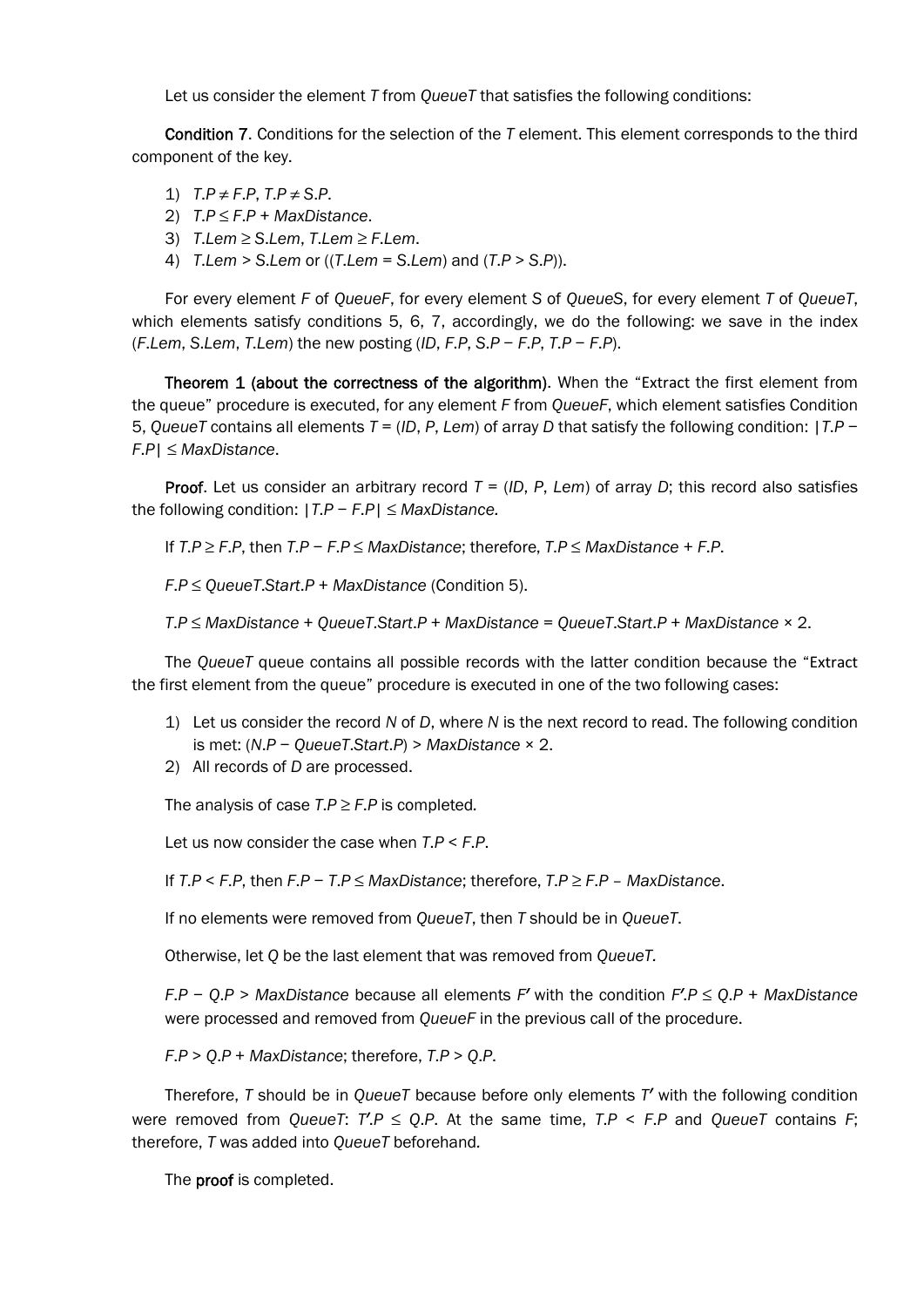In the optimized algorithm, we do not need the *Processed* flag, and we remove elements from *QueueF* instead using this flag.

Note 1. Please note that *QueueS* contains all elements of *QueueT*; these elements can also be used to define the second component of the key. Such elements are placed in both *QueueS* and *QueueT.* We use *QueueS* to optimize the iteration over such elements.

Note 2. Please note that the last point in Conditions 7 is used for the exclusion of duplicates.

Let us consider an example. Let us consider lemmas *f* and *s, s* ≥ *f*. Let *QueueT* contain exactly one record *F* for lemma *f*. Let *QueueT* contain exactly two records, A and B, for lemma *s*. Let us not take into account the last point of Conditions 7. In this case, two postings can be generated for the key (*f*, *s*, *s*). These are the following postings:

$$
(ID, F.P, A.P - F.P, B.P - F.P)
$$
 and  $(ID, F.P, B.P - F.P, A.P - F.P)$ .

In fact, we only need one of them.

Note 3. We need to be sure that in all queues, all elements have the same *ID*. This is the same case as in the case of the simplified algorithm. If the new record that we read has an *ID* that is different from the current *ID* that elements in the queues have, then we perform queue flushing. Queue flushing means that we perform the "Extract the first element from the queue" procedure in the loop until all queues are empty.

#### Validation by experiments

With Theorem 1, we have a theoretical basis for the algorithm. In addition, we can check the correctness of the indexes by performing search experiments. We can select a document that was indexed. We can produce a list of queries based on the text of the document. Then, we can evaluate each query. For each query, the document and the specific place in the document from which the query was taken should be in the search results. See an example of such an experiment in [1].

# § 5. Key optimizations and the estimation of the performance

#### Reconstruction of the array D

The total length and total size of *D* affect the indexing time. For every group, we need to perform iteration over all elements of *D*. We can optimize the iteration process by reconstructing *D* at some points. Let us divide the indexing process into several phases.

Let us consider an index file. The set of keys of the index file is limited by the range of acceptable values of the first component of keys. For example, in Example 1, we have 4 index files. In the first index file, the acceptable range of the first component of keys is [0, 4], in the second index file [5, 15], in the third index file [16, 52] and in the fourth index file [53, 149]. The ranges of the index files are ordered in increasing order.

Let us imagine that the first index file is written. Then, we can exclude from *D* all records (*ID*, *P*, *Lem*) in which *Lem*  $\leq$  4. For example, for the second index file [5, 15], each component of every key is greater than or equal to 5 (for any  $(f, s, t)$  key, we have  $f \le s \le t$ ). For the third index file [16, 52], each component of every key is greater than or equal to 16.

Let us imagine that the second index file is also written. Then, we can exclude from *D* all records (*ID*, *P*, *Lem*) in which *Lem* ≤ 15. This exclusion of some records we call reconstruction of *D*.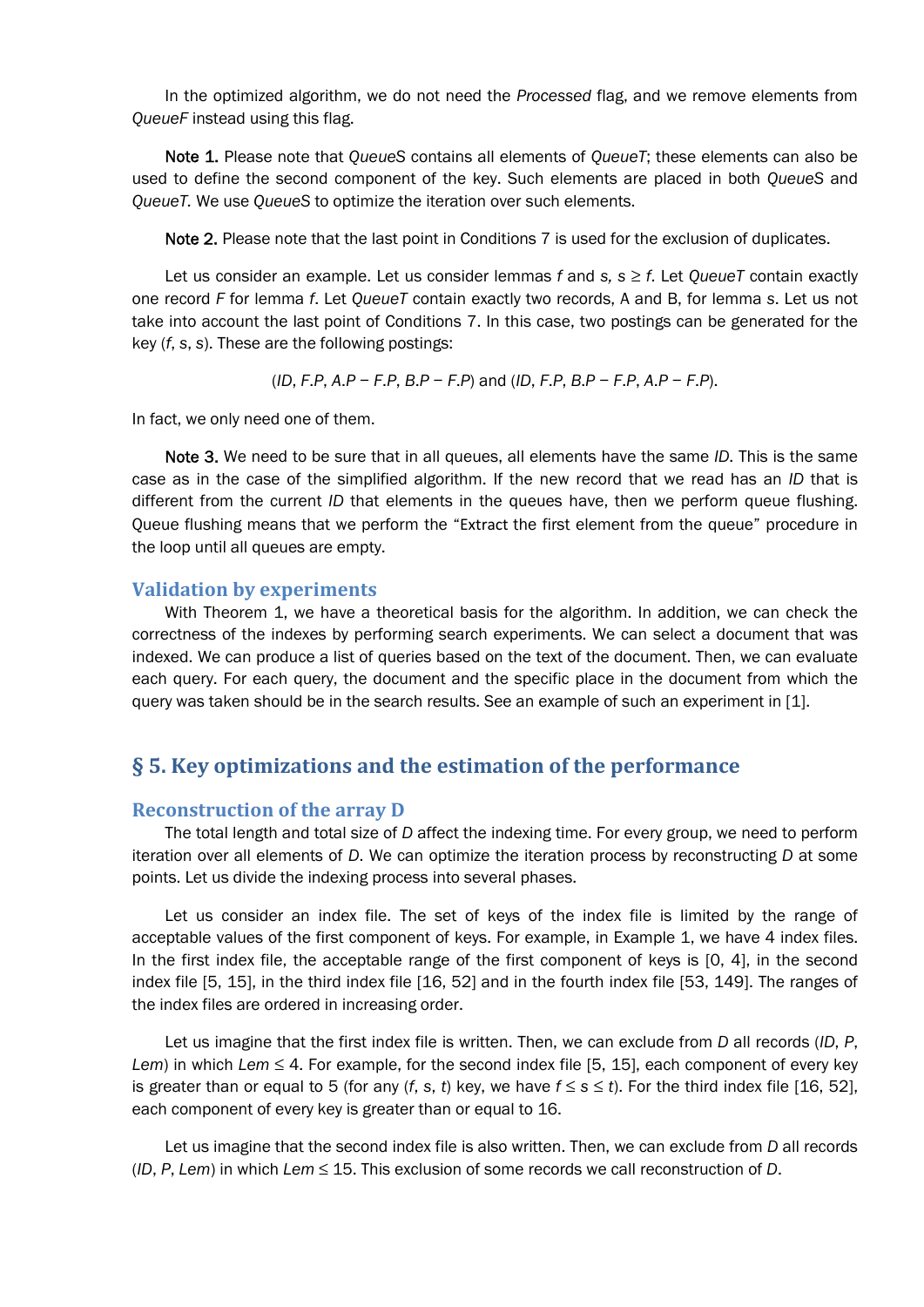We do not want to reconstruct *D* after completing the writing of every index file because in this case, we cannot perform indexing of several index files simultaneously in parallel.

In Example 1, we use *WsCount* = 150, which is relatively small. For *WsCount =* 700, we create 79 index files. In the experiments presented, we divide this set of index files that consists of 79 index files into three groups (15, 23, 41). Then, we organize the indexing process into three phases. After each phase, we reconstruct *D* by removing records that are no longer needed. That means, in the first phase, we are writing the first 15 index files in parallel. We wait until all these index files are written. Then, we reconstruct *D*. Following this, we start the next phase in which we are writing the following 23 index files and so on.

### Equalization of the index file processing time

It is important that all indexing threads perform their work at a similar time. However, the indexing time is dependent on the number of records to write. Keys that contain lemmas with a lower value of the *FL*-number have a larger value of records in comparison with the keys that consist of lemmas with a larger value of the *FL*-number. Therefore, for the index files for which the range of acceptable values of the first component of keys are defined by small numbers, the length of the ranges should be less than that for the following index files. For example, consider Example 1. The range for the first index file is [0, 4] and that for the second index file is [5, 15].

However, if *WsCount* is relatively large, then that is not enough. We can use the second component of keys to define the subset of keys of the index file. For example, let us consider Example 1 and the second index file. The index file is defined by the range [5, 15]. For the index file, we define four groups of keys [5, 32], [33, 60], [61, 104], [105, 149], and each group is defined by the acceptable values of the second component of keys.

Instead of creating one index file, we can create two index files. For the first new index file, we use [5, 15] as the range for the first component of keys and use two ranges, [5, 32], [33, 60], for the second component of keys. For the second new index file, we also use [5, 15] as the range for the first component of keys but use two ranges, [61, 104], [105, 149], for the second component of keys.

### Coefficient of utilization

We limit the number of simultaneously running indexing threads. This is because each index thread needs a significant amount of cache that depends on the count of keys of its index file. For each key, we need some amount of memory for the cache. Usually, we have such an amount of index files that we do not have memory to write all of them simultaneously. In this case, we start some amount of index threads. Then, we wait for a thread of them to complete. Then, we can start another index thread and so on. It will be satisfactory, if at the end of the indexing process, we had the maximum number of threads running, and then all of these threads are completed simultaneously.

Let us introduce the *RefCount* variable, this is the number of running threads at a moment in time. When we start a thread, we increment *RefCount*. When a thread is completed, we decrement *RefCount*. Additionally, when *RefCount* needs to be changed*,* we have *Delta*, which is the time that has passed from the previous change of the value of *RefCount*. Therefore, at each moment of changing *RefCount,* before the change of *RefCount*, we have a record *(RefCount, Delta)* that we push in a list*.*

Therefore, we have *n* records,  $(RefCount_i, Delta_i)$ ,  $1 \le i \le n$ , each of which corresponds to a time interval of length *Deltai* seconds. Here, *n* is the count of the changes of *RefCount,* that is, the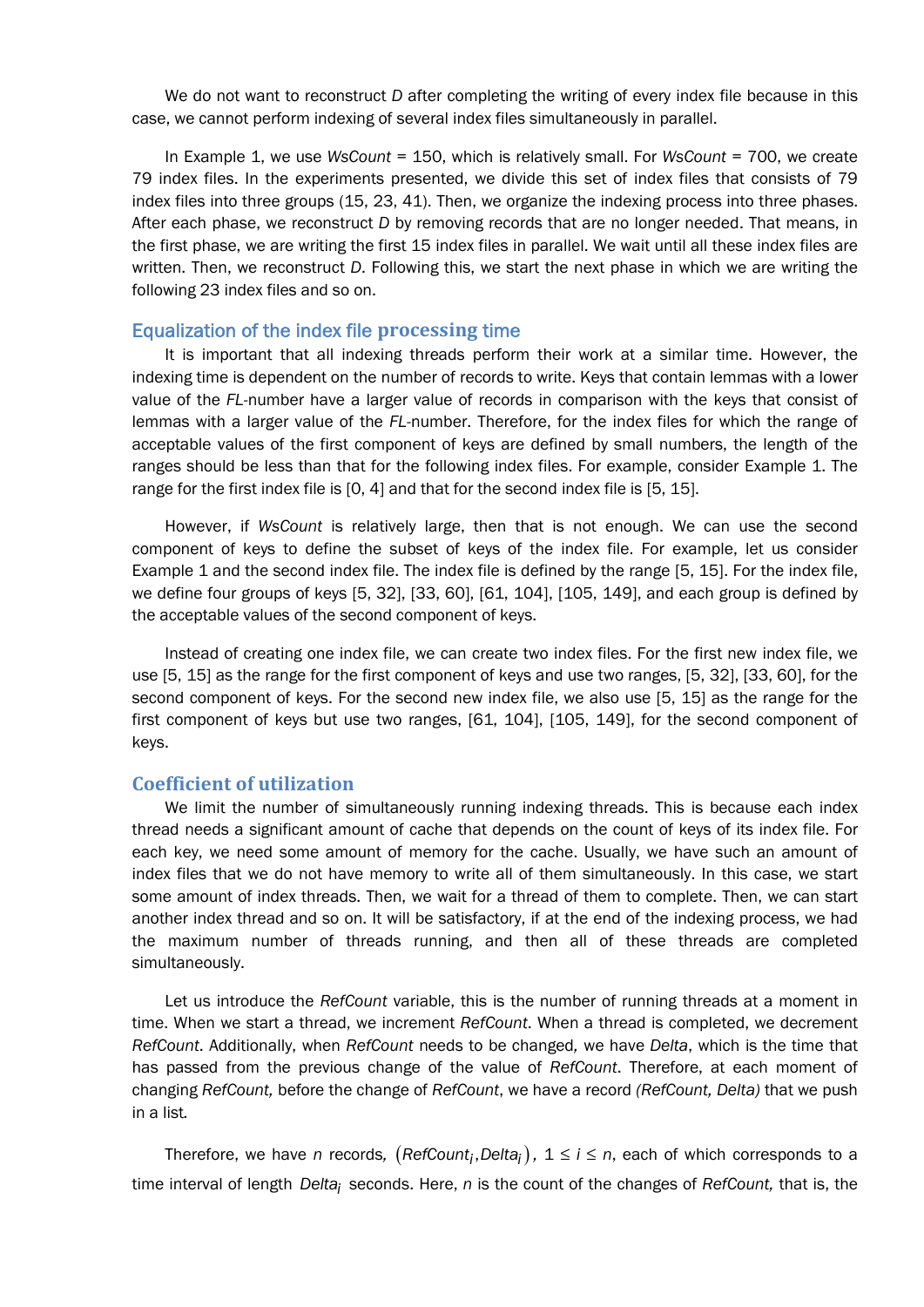count of events of starting or completing a thread*.* Let us consider the time interval *Deltai .* During this time interval, we have *RefCounti* running threads*.* Let *MaxRefCount* be the maximum number of simultaneously running threads during the entire indexing process.

$$
MaxRefCount = \underset{1}{\underset{1}{\text{max}}} \left( \underset{1}{RefCount_i} \right).
$$

The entire indexing time is divided into the list of intervals  $(RefCount_i, Delta_i)$ . This list consists of *n* intervals.

The entire indexing time is

$$
TotalDelta = \sum_{1}^{n} Delta_{i}.
$$

We calculate the utilization coefficient *U*:

$$
U = \left(\sum_{1}^{n} \left(\text{RefCount}_i \times \text{Delta}_i\right)\right) / \left(\sum_{1}^{n} \left(\text{MaxRefCount} \times \text{Delta}_i\right)\right).
$$

Let us imagine that  $U = 1$ . In this case, at every moment of time, we had the maximum number of threads running. When the indexing was completed, all threads that were running at this moment completed their work simultaneously.

This can be done, for example, if each indexing thread completed their work at the same time. Moreover, the total number of index threads is divisible by *MaxRefCount.*

Additionally, *U* can be 1 if we start all of the indexing threads simultaneously and all of them complete their work simultaneously.

If *U* is near 1, then the computer resources are used in an effective way.

In our experiments, we have *U* ≥ 0.8.

The maximum load coefficient *M* is defined by which part of time we have the maximum number of running threads.

$$
M = \left(\sum_{1}^{n} \Big(eq\big(RefCount_i, MaxRefCount\big) \times Delta_i\big)\right) / \big(TotalDelta\big), \text{ where}
$$

 $(a,b) = \begin{cases} 1, & \text{if } a = b, \\ 0, & \text{if } a \neq b. \end{cases}$  $eq(a,b) = \begin{cases} 1, & \text{if } a = b \\ 0, & \text{if } a \neq b \end{cases}$ 

In our experiments, we have  $0.55 \leq M \leq 0.8$ .

# § 6. Experiments

The following computational resources were used for the experiments.

Intel Xeon X5650 2,67 GHz (2 processors, 6 cores each), 48 GB. RAM.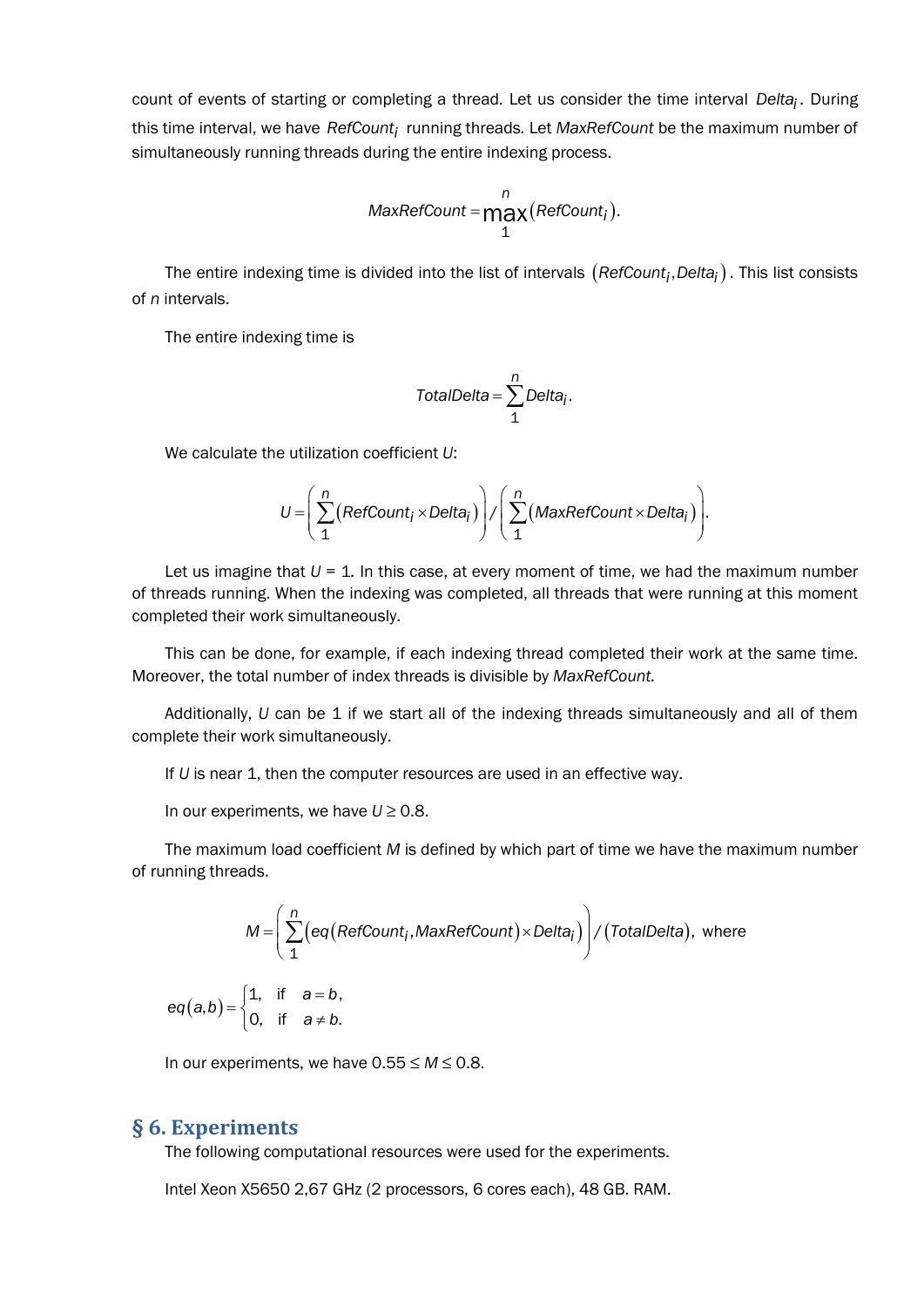Windows Server 2008 R2 Enterprise, x64 bit.

HGST HUS726060AL, 6 Tb, SATA.

Text collection from [1] was used.

The text collection contains 195 thousand files with a total size of 71.5 GB. All files are ordinary texts and single byte encoded. The text collection consists of fiction books and magazine articles. The primary language is Russian and queries are also in the Russian language.

We used *WsCount* = 700 and *FuCount* = 2100.

We created three indexes: Idx1 with *MaxDistance* = 5, Idx2 with *MaxDistance* = 7 and Idx3 with *MaxDistance* = 9.

The total sizes of the indexes are as follows:

Idx1: 746 GB., Idx2: 1.23 TB., Idx3: 1.88 TB.

The total building times of the indexes are as follows:

Idx1: 14 h 43 min, Idx2: 19 h 31 min, Idx3: 26 h 49 min.

The total sizes of the three-component key indexes are as follows:

Idx1: 425 GB., Idx2: 883 GB., Idx3: 1.45 TB.

The total times of the three-component key index construction are as follows (see Fig. 7).

Idx1: 8 h 06 min, Idx2: 12 h 39 min, Idx3: 18 h 47 min.



Fig. 7. The total times of the three-component key index construction (hours)

for *MaxDistance* = 5, 7, 9.

# § 7. Additional questions

In the aforementioned experiments, we created several index files, and we used the NTFS file system. The following question arises. Can the particularities of the file system affect the performance? To investigate this question, we created another index with *MaxDistance* = 5. In this experiment, we saved data directly into logical volume.

We created a primitive file system for this goal. In this file system, every file is stored in a list of large blocks. The size of each block is 64 MB. When a file needs to be extended, we allocate a new large block on the volume for this file. The volume is divided into two areas: a data area and free space area. When a new large block needs to be allocated, we allocate it at the start of the free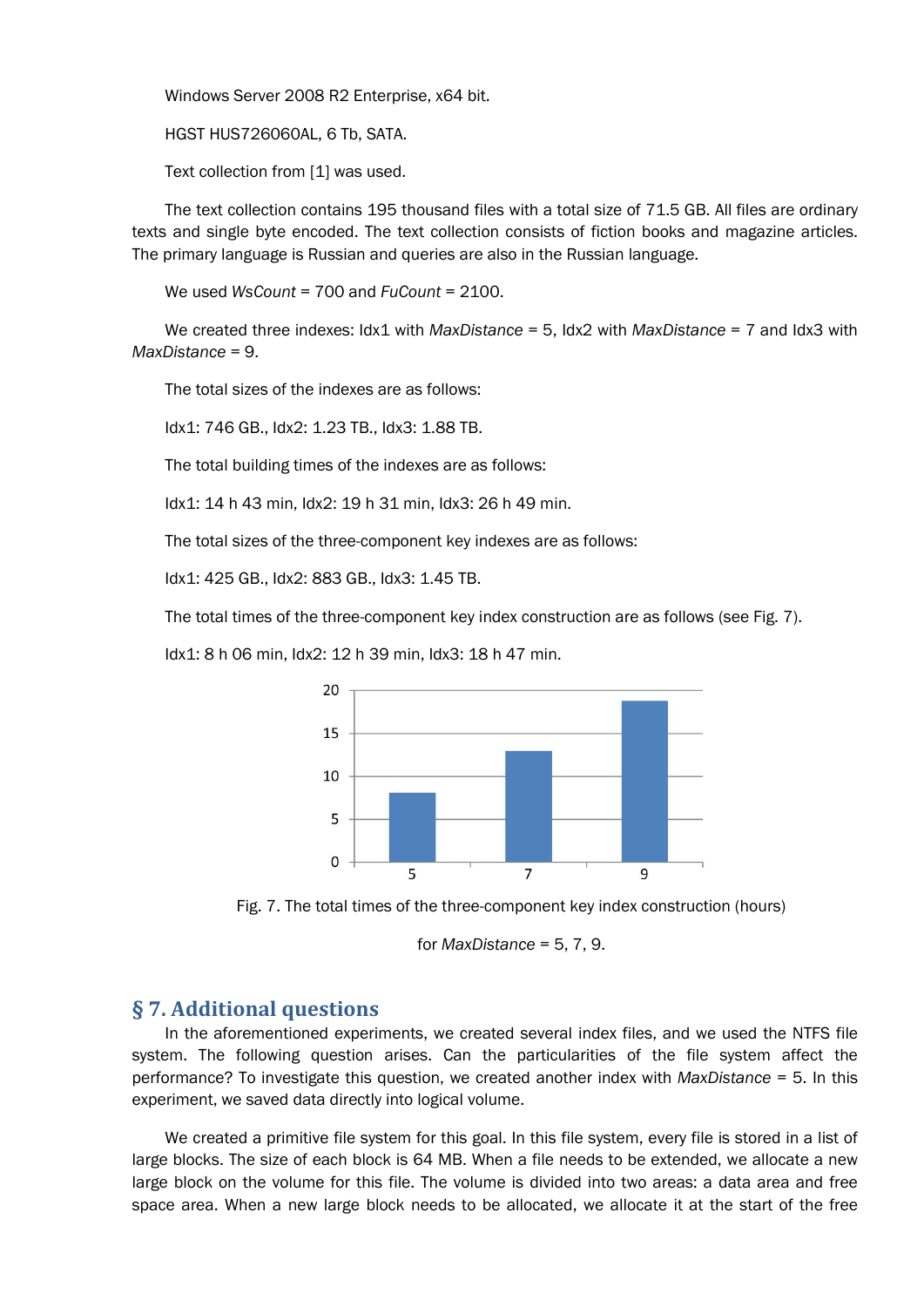space area. Under these conditions, we created the index at 13 h 53 min. This time is relatively lower than 14 h 43 min, which is required to create a similar index on NTFS volume. The average search times did not change.

Please note that the total sizes of the proposed indexes are significantly greater than the sizes of ordinary inverted indexes. However, the goal of the method is to increase the search speed by several orders of magnitude. In many cases, with the use of the proposed method, the total cost of a search system can be significantly decreased. Frequently, the volume of disk space can more easily be increased than buying several new servers. Additionally, the following question arises. Can the index compression be effectively applied to the proposed indexes?

We performed a preliminary experiment. We used Zip compression. We tried to compress the entire index and tried to compress specified posting lists. The size of the compressed data is approximately 70% of the uncompressed data.

Let us now consider the relevance. Let us consider a search query *Q* that consists of *n* words. The search result is the list of records. Each record contains the identifier of a document *ID*. Each record also contains a list of positions of queried words in the document, that is  $X = (X_1, ..., X_n)$ .

In [2], the following relevance function is used:  $S = \alpha \cdot SR + \beta \cdot IR + \gamma \cdot TP$ . Here, *SR* is the static rank of the document *ID*, and this value is not dependent on the search query; for example, *PageRank* can be used. *IR* can be used for taking into account statistical and other information of queried words, for example, BM25. *TP* can be used for taking into account proximity information, that is, how near to each other the queried words occur in the document. The values of *SR*, *IR* and *TP* are normalized (i.e., each of them is a number in the range [0, 1]), and  $\alpha$ ,  $\beta$ ,  $\gamma$  – are parameters.

Often, the value of *TP* is determined by a number that is inversely proportional to the square of the distance between the queried words in the document. In [2], every query consists of two words

and  $TP(A,B) = \frac{1}{|A-B|^2}$  $TP(A,B) = \frac{1}{2}$ *A B* where *A* and *B* are positions of the queried words in the document (e.g.,

ordinal numbers of the words). In [18], some values, which are inversely proportional to the square of the distance between queried words in the document, are also used for the calculation of *TP*. The values are combined with the BM25 value to produce the final rank.

For the case when the query consists of more than two words, we propose the following function.

$$
TP(A,B) = \frac{1}{(|A(X) - B(X)| - (n-2))^{2}}, \text{ where } A(X) = \min_{1 \le i \le n} X_{i}, B(X) = \max_{1 \le i \le n} X_{i}.
$$

We performed search experiments with queries that consist of frequently occurring words. In these experiments, we used the ordinary inverted index. If we consider a query that consists of frequently occurring words, then we usually have many documents with similar values of BM25 in the result list. Let us introduce the following parameter: *RankBorder* = 0.9. If a query consists of frequently occurring words, then in the search results, we have many documents with normalized BM25 values ≥ *RankBorder*. In extreme cases, when queries consist of high-frequently occurring words, we can have several thousand such documents, each of which has a normalized BM25 value that is greater than or equal to 0.9. Please note that the average document size in the indexed text collection is approximately 54 thousand words. We suppose that if a query consists of frequently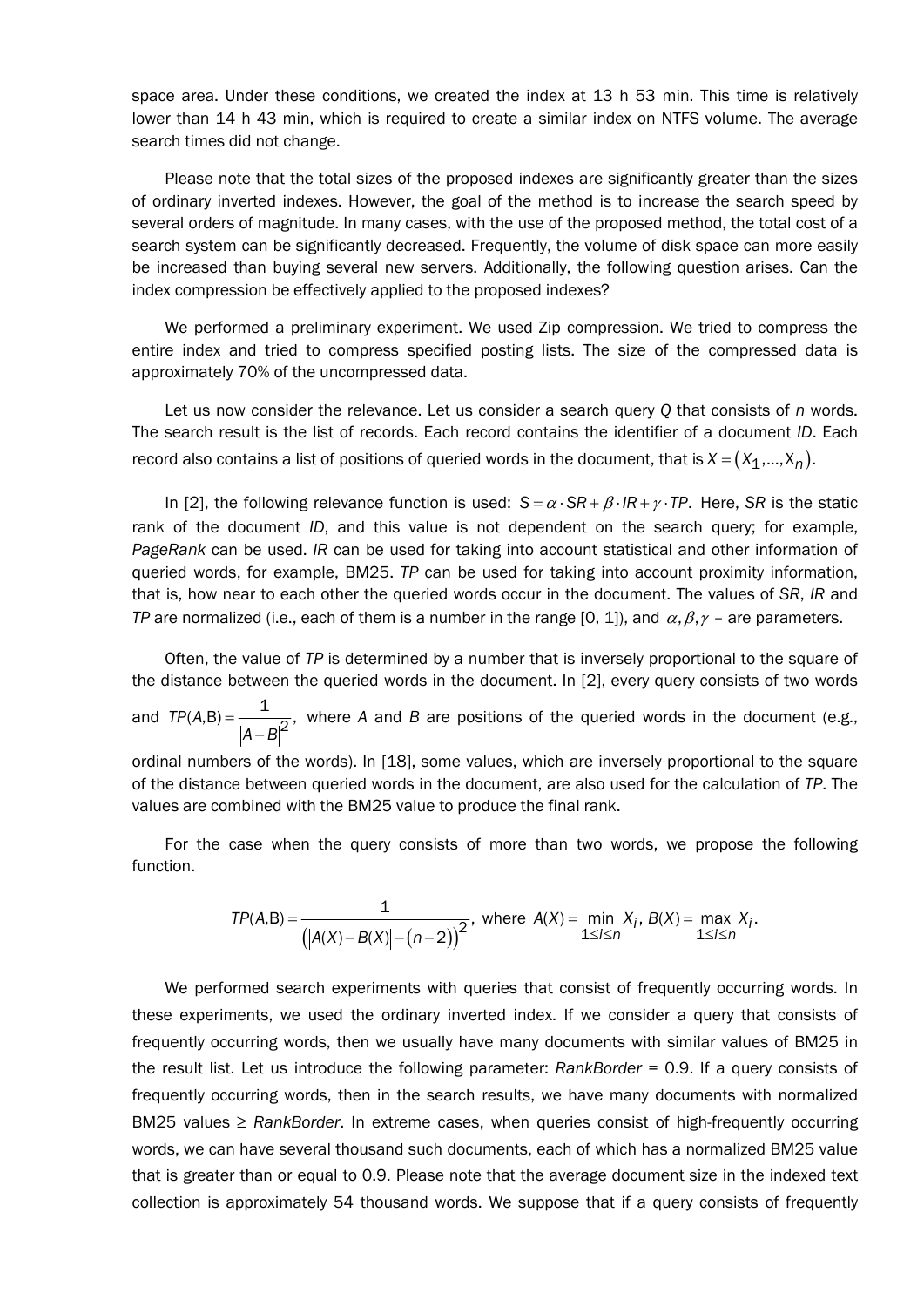occurring words that occur in a large number of documents, then information retrieval ranking functions, such as BM25, do not allow the selection of a short list of relevant documents. Therefore, we require additional relevance criteria, *TP*, for such queries.

When our additional indexes are used, we can find only documents in which the queried words occur near each other, and the distance between the queried words in the text must be no more than *MaxDistance*. Therefore, the value of *MaxDistance* should be large enough, to find all occurrences of queried words in the documents with a large value of *TP*. This can be achieved if the value of *TP* is inversely proportional to the square of the distance between queried words.

For example, let *MaxDistance* be 9. For any query with length ≤ 7, and for any search result *X* with condition  $|A(X) - B(X)| > 9$ , we have  $TP \le 1/25 = 0.04$ . For example, let us consider a query with a length of 7 words. If a document contains the queried words in the form of a phrase, then |*A*(*X*) – *B*(*X*)|= 6 and *TP* = 1. The value of *TP* will be lower if any "unnecessary" words occur between queried words in the document. For example, if  $|A(X) - B(X)| = 10$ , then  $TP = 1 / (10 - 5)^2 = 0.04$ . Therefore, by means of additional indexes, for any query with length  $\leq 7$ , we find in the documents all occurrences of the queried words with a large value of *TP* > 0.04. Longer queries should be divided into parts [1].

Let us imagine that we have some occurrences of queried words in the texts, the value of *SR* is large, and the value of *TP* is small. Such occurrences can be omitted in the search by means of additional indexes. Such occurrences, with small values of *TP,* can be considered to be low relevant and can be skipped. In addition, after the search by means of additional indexes, we can execute an additional search in the ordinary index without considering the distance between words [1]. The search, in which distance between words is not considered, required only a document-level index, the index in which for every word of every document we store only one record. The search in such an index can be performed significantly faster than can be accomplished in the word-level index.

## § 8. Conclusion

We developed an algorithm of three-component key index construction. The results of construction experiments are presented. The following goals are accomplished.

We showed that three component indexes can be created for relatively large values of MaxDistance (i.e., 5, 7, 9).

We showed that with an increase in the value of *MaxDistance*, the total sizes and construction times of the indexes significantly increase.

We showed that the total sizes of indexes that are constructed are significantly larger than the sizes of ordinary inverted indexes, but this factor is not critical because modern data storage devices, such as hard drives, have large capacities.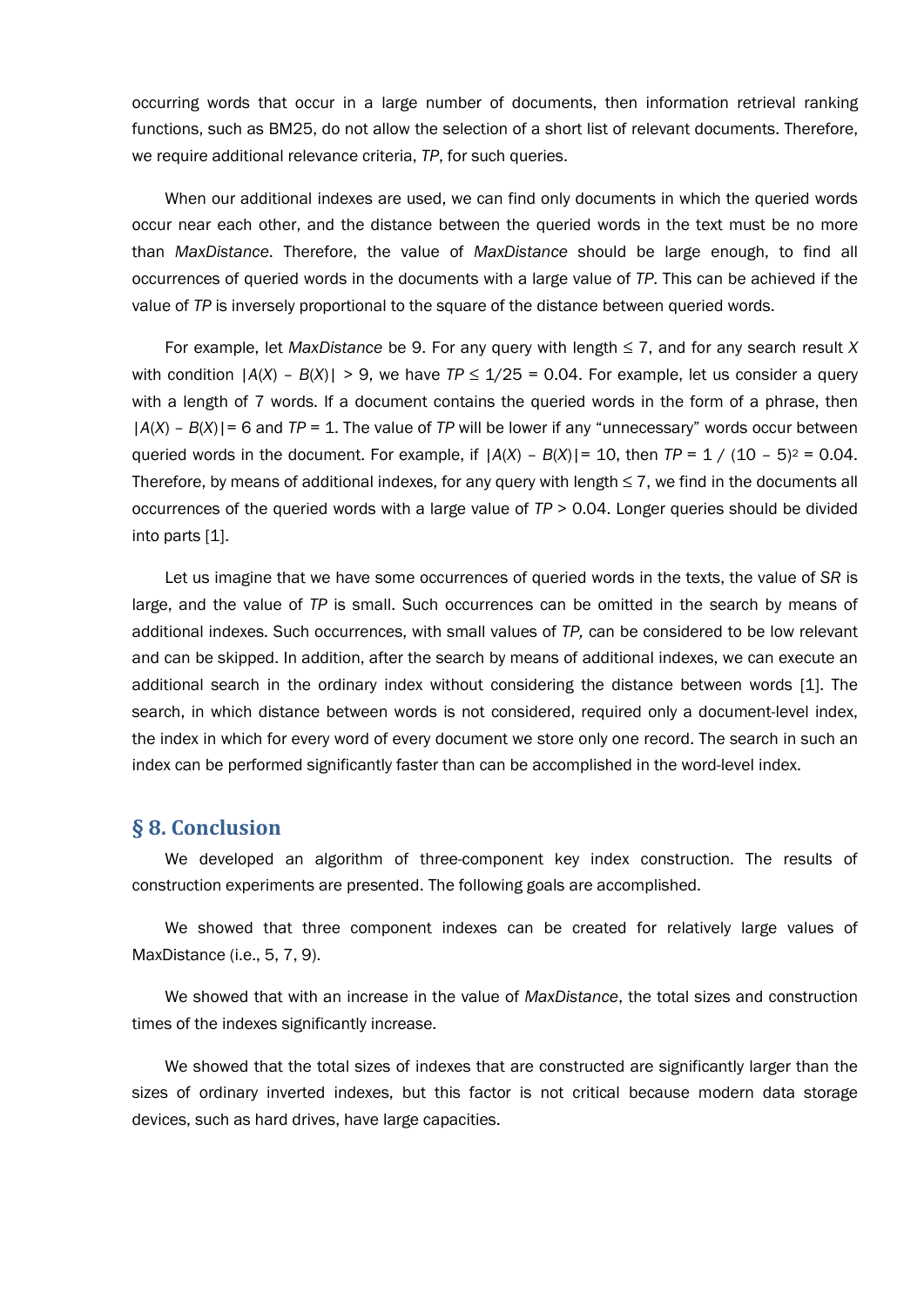We determined that the construction algorithm requires many processor resources. The calculation power of the processor is more important than the power of the input/output subsystem for our algorithm.

We proved the correctness of the construction algorithm.

We introduced the utilization coefficient as a criterion for the effectiveness of the usage of computational resources. The value of the utilization coefficient that was measured in the experiments shows that computational resources were used in an effective way.

In the future, it will be interesting to consider ways to optimize the algorithm to allow index construction more quickly. It will also be interesting to determine what values of WsCount and FuCount are optimal, meaning with which values of the parameters could we construct the indexes faster while maintaining the search time within the desired boundaries.

Funding. The original work was supported by Act 211 Government of the Russian Federation, contract № 02.A03.21.0006.

### **REFERENCES**

- 1) Veretennikov A.B. Proximity full-text search with response time guarantee by means of three component keys, *Bulletin of the South Ural State University. Series: Computational Mathematics* and Software Engineering, 2018, vol. 7, no. 1, pp. 60–77 (in Russian). DOI: 10.14529/cmse180105
- 2) Yan H., Shi S., Zhang F., Suel T., Wen J.-R. Efficient Term Proximity Search with Term-Pair Indexes, *CIKM '10 Proceedings of the 19th ACM International Conference on Information and Knowledge Management*, Toronto, 2010, pp. 1229–1238. DOI: 10.1145/1871437.1871593.
- 3) Buttcher S., Clarke C., Lushman B. Term proximity scoring for ad-hoc retrieval on very large text collections, *SIGIR '06 Proceedings of the 29th annual international ACM SIGIR conference on Research and development in information retrieval*, 2006, pp. 621–622. DOI: 10.1145/1148170.1148285
- 4) Rasolofo Y., Savoy J. Term Proximity Scoring for Keyword-Based Retrieval Systems, *European Conference on Information Retrieval (ECIR) 2003: Advances in Information Retrieval*, 2003, pp. 207–218.

DOI: 10.1007/3-540-36618-0\_15

5) Zobel J., Moffat A. Inverted Files for Text Search Engines, *ACM Computing Surveys*. 2006. Vol. 38, No. 2. Article 6.

DOI: 10.1145/1132956.1132959.

- 6) Tomasic A., Garcia-Molina H., Shoens K. Incremental Updates of Inverted Lists for Text Document Retrieval, *SIGMOD '94 Proceedings of the 1994 ACM SIGMOD International Conference on Management of Data*, Minneapolis, Minnesota, 1994, pp. 289–300. DOI: 10.1145/191839.191896.
- 7) Brown E.W., Callan J.P., Croft W.B. Fast Incremental Indexing for Full-Text Information Retrieval, *VLDB '94 Proceedings of the 20th International Conference on Very Large Data Bases*, Santiago de Chile, Chile, 1994. pp. 192–202.
- 8) Luk R.W.P. Scalable, statistical storage allocation for extensible inverted file construction, *Journal of Systems and Software archive*, 2011, vol. 84, no. 7. pp. 1082–1088. DOI: 10.1016/j.jss.2011.01.049